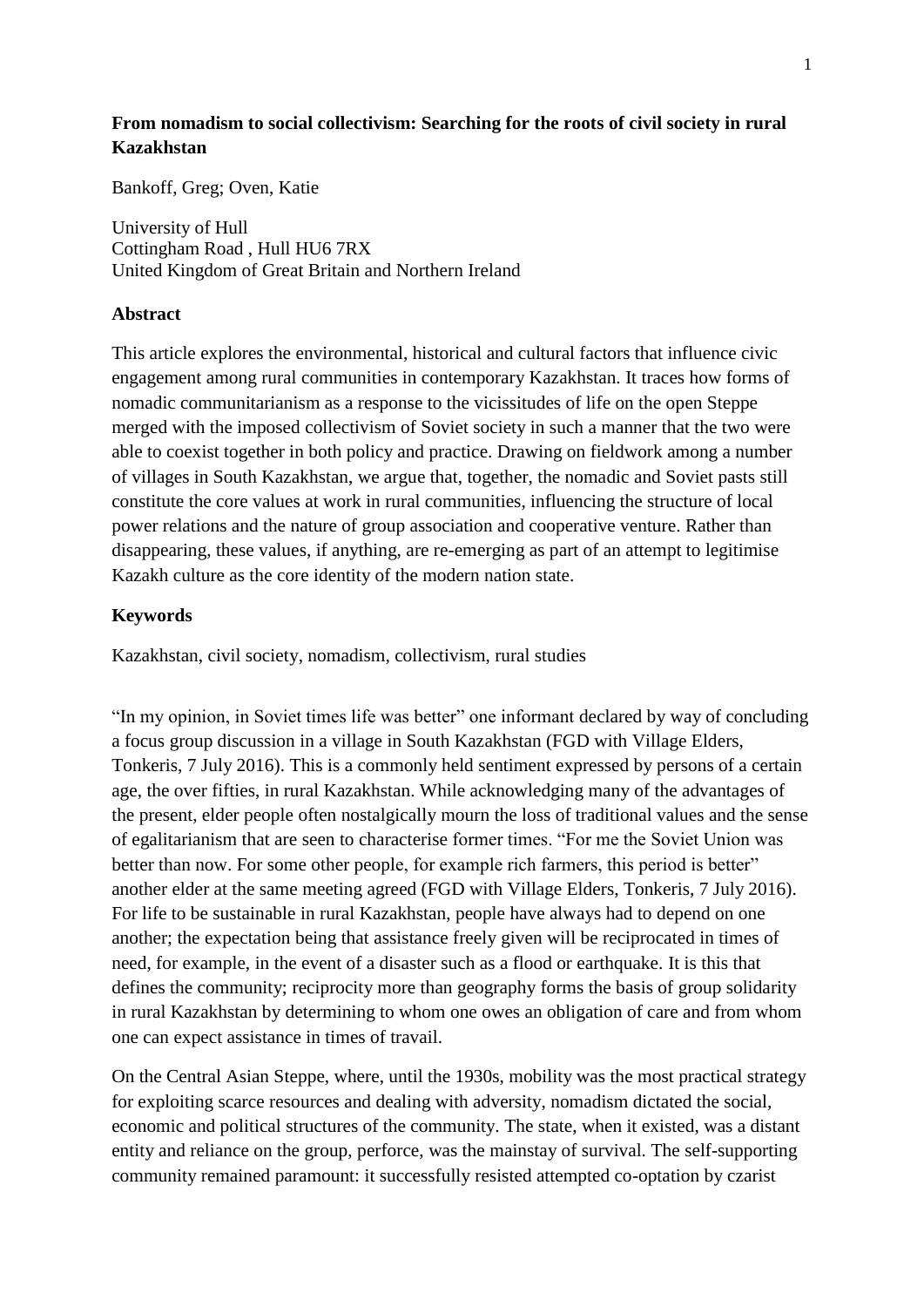administrators and outright suppression by Soviet authorities. Even after sedentarization, the underlying structures of group solidarity, as manifest in mutual assistance and expressed by *adat* or customary law, survived largely intact. In the village, group adherence as measured in terms of a community's ability to act for its own collective benefit persists into the present, though the bonds that bind people together are now pitted against the relentless forces of commercialisation, outmigration, and state penetration. The questioning of traditional values is particularly evident among the young, a fact repeatedly commented upon by elder people, though social capital or the networks of trust, mutual assistance and conflict resolution that enable communities to coordinate and implement their social and economic endeavours, remains a marked feature of rural life in contemporary Kazakhstan (Coleman 1988).

Any discussion of social capital necessarily invokes the concept of civil society and its precise nature (Fukuyama 2001). What constitutes civil society and when it forms are questions of pressing ideological as well as practical consideration in contemporary Central Asia. Here, civil society is regarded as historically "weak", with people lacking the "civic skills" deemed essential for consolidating and maintaining a democratic system (Howard 2002). It is likewise claimed that there is no history of volunteerism in these societies and that what degree of civic engagement exists today is a relatively new phenomenon postdating independence (Amagoh and Kabdiyeva 2012, 32; Kabdiyeva 2105, 165). The reason for these largely "inactive communities" is blamed firmly on the Soviet past and the kollektiv mentality of the Communist era that mistrusted individualism and stifled personal responsibility (Ziegler 2010, 808). Some scholars have gone so far as to question whether there was any public space for civil society in the Soviet Union (Howell and Pearce 2001). Instead, they argue that civil society had to be built from scratch after independence when a largely urban citizenry began to engage in voluntary associations and actively promoted democratic values, while market liberalisation delivered much needed social services (Ruffin and Waugh 1999; Sajoo 2002; Zeigler 2015).

Needless to say, such neo-liberal models do not sufficiently reflect either the historical or cultural heritage of people in post-socialist Central Asia and are based on Western standards that are not always "relevant to local tradition and culture" (Kabdiyeva 2015, 167). Too often, insufficient attention is given to the macro-social conditions, the complex interrelationships among social strata and social institutions that shape civil society (Salamon and Sokolowski 2017, 74). Instead, a more culturally sensitive approach needs to begin with religion as providing a common sense of belonging to an inclusive Islamic community or *umma*. This "religious civil society" with its non-voluntary membership transcends all social and ethnic barriers but confers disproportionate influence on certain individuals or groups, especially in rural areas (Mardin 1995). In making their case for the social origins of civil society, Lester Salamon and Wojciech Sokolowski talk about the continuing influence that such power relations exert among social classes even though the forces that initially produced them may no longer exist. What they refer to as "path dependence" results from the fact that once certain institutional arrangements are put in place, it is easier and less expensive to expand on them than to create entirely new ones from scratch (Salamon and Sokolowski 2017, 81-82).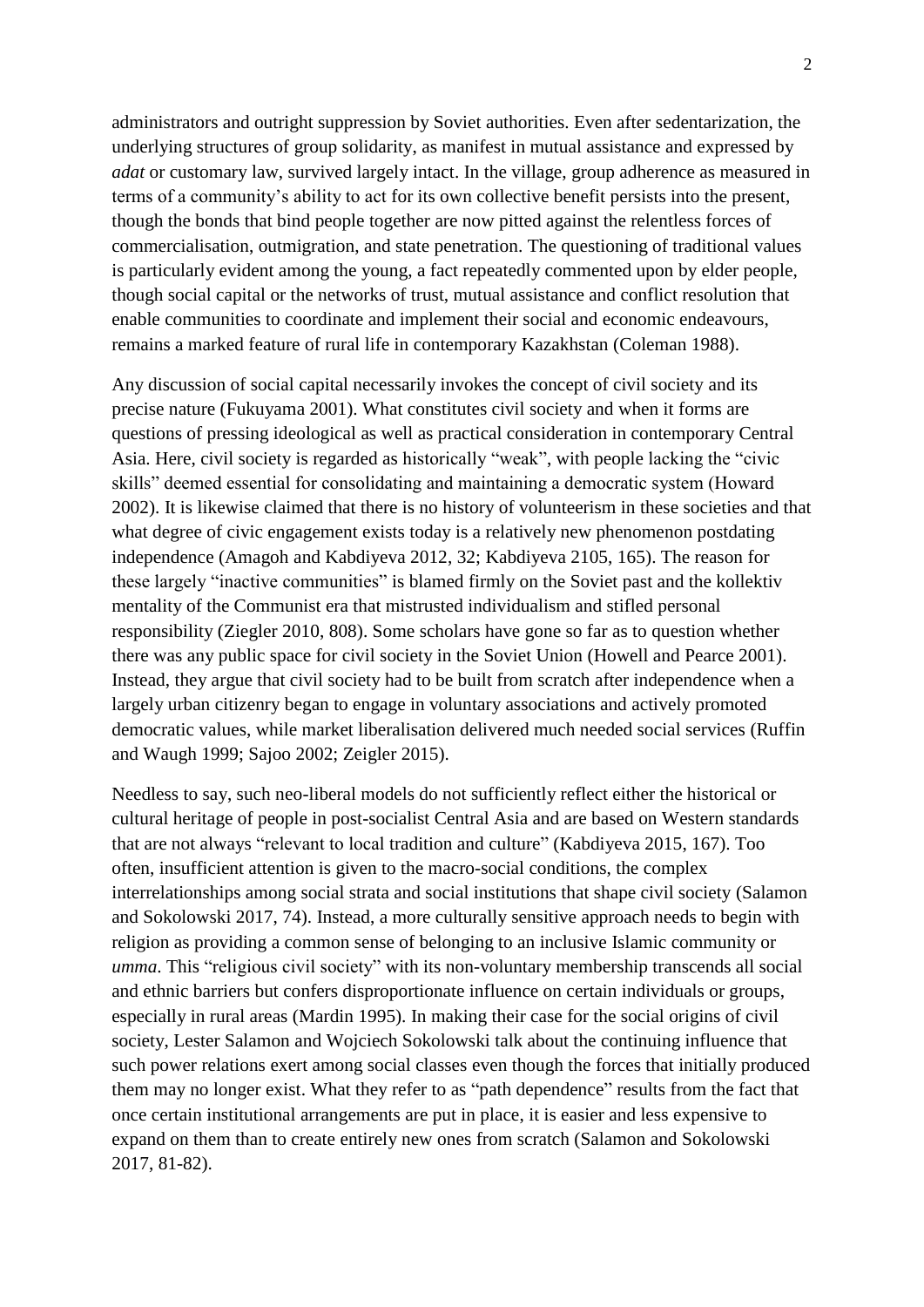In Kazakhstan, we argue that this path dependence needs to consider a deeper history than simply an Islamic past and acknowledge people's nomadic pastoral antecedents. Until 1970, Kazakh society was predominantly rural and, even today, more than 40 percent of the population live in villages (World Atlas 2017). At the local level, there is a long and vibrant tradition of self-help and mutual regard that both underlies the Islamic cultural heritage and predates Communist collectivism. Civic engagement is an essential component of a rural tradition that binds people together, both within and between communities, through a common cultural inheritance of shared values derived from a nomadic past in a harsh physical environment.

Drawing on ideas from social origins theory, this article explores the environmental, historical and cultural structures that underlie civil society in contemporary Kazakhstan, and the implications of these findings for present day disaster preparedness and risk reduction. Social origins theory is a particularly useful analytic here as it seeks to explain the differences in "nonprofit regimes" in different country contexts. It is able to do so through an understanding of their particular historical 'moorings', which reveal different social and economic 'shapes,' and the occupation of different institutional positions in society relative to those of the state and the market (Anheier 2010: 1445). Accordingly, we ask what factors have historically influenced forms of civil engagement, especially in rural areas, and to what extent do traditional power structures continue to shape the development of civil society today?

In doing so, we regard civil society as an inherently endogenous form of social capital, emerging from a particular set of cultural and environmental circumstances, rather than viewing it as a recent phenomenon, inspired by post-1991 social, economic and political developments and external funding. <sup>1</sup> We also argue that it is not just local-level power relations that continue to shape civil society today but historical patterns. To show how this process evolved over time, we trace how forms of nomadic communitarianism arose as a response to the vicissitudes of life on the open Steppe and then merged with the imposed collectivism of Soviet society in such a manner that the two were able to coexist in both policy and practice. We argue that, together, the nomadic and Soviet pasts still constitute the core values at work in rural communities, influencing the structure of local power relations and the nature of group association and cooperative venture (Dave 2007). Rather than disappearing, these values, if anything, are re-emerging as part of an attempt to legitimise Kazakh culture as the core identity of the modern nation state. Any attempt, therefore, to understand civil society in today's Kazakhstan must begin with an appreciation of the country's past and how adversity has shaped its peoples and social structures. We argue that such an examination challenges more dominant Western theorisations about the origins and nature of civil society in Central Asia and other post-socialist spaces in the region.

## **Civil society and adversity**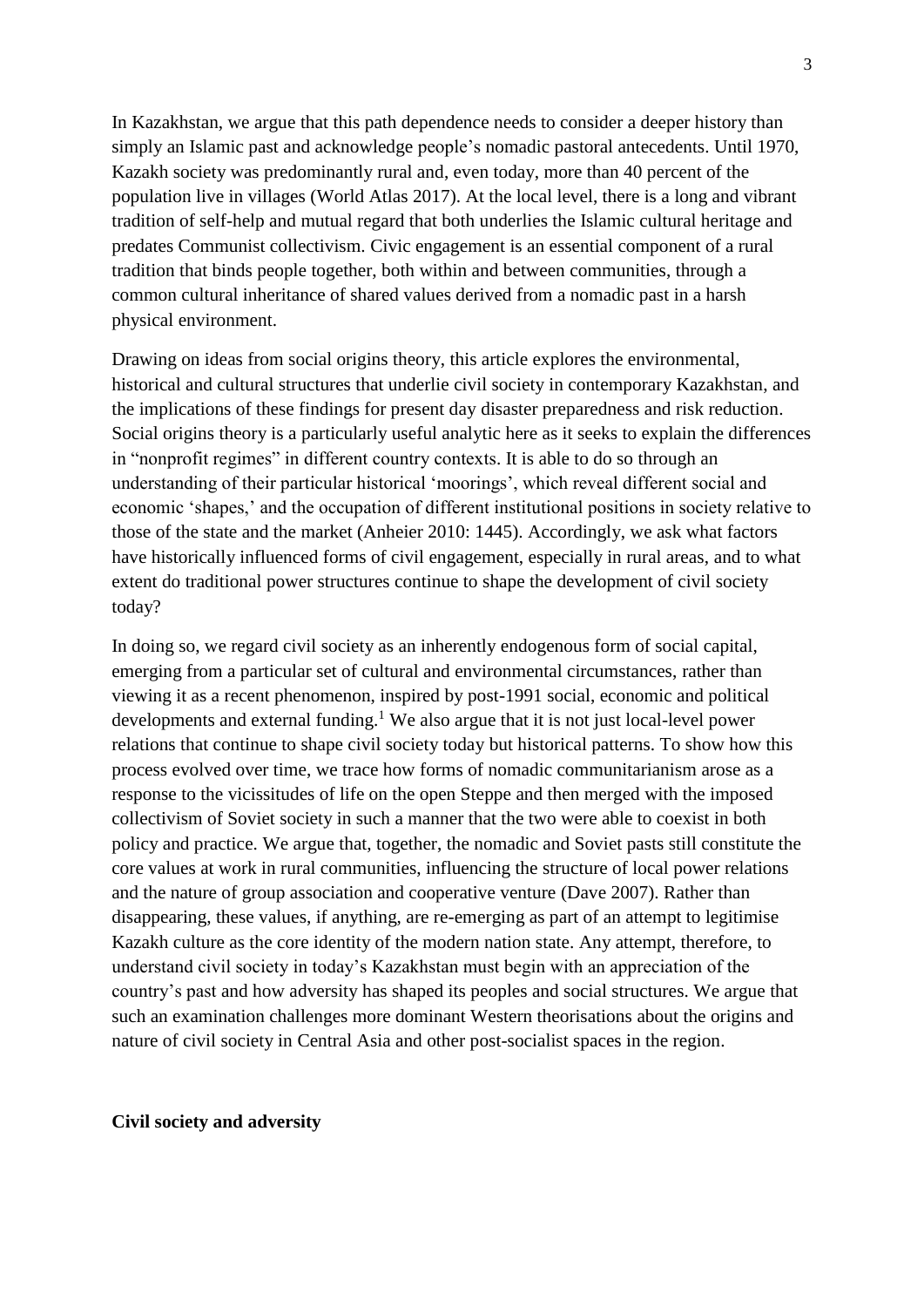What was the basis of social cohesion in the past? In the liberal tradition, civil society is assumed to have arisen to defend the public interest against power-holders and market interests. If not directly opposed to the state, civil society is seen as limiting or, at least, mediating the exercise of power and its worst abuses (Suleiman 2013, 245-246). This is a specific historical context that bears little relationship to the past experiences of many non-Western peoples. Instead, we argue that in some societies people are bound together through norms and networks that enable them to act collectively in times of need or adversity. Communities that have dense networks of such relationships are held to be rich in social capital and judged to have a high degree of resilience (Woolcock and Narayan 2000, 226). Social capital comes in various guises that denotes the type of relationship and the functions it serves: "bonding" ties between family, friends, neighbours and associates of similar demographic characteristics; "bridging" ties among people from different ethnic, locational and occupational backgrounds but of similar socio-economic status; and "linking" ties with those external to the community who occupy positions of wider societal influence (Woolcock 2001). Many of these ties overlap with real or fictive kinship relations both within and outside the community or with more or less institutionalised relationships based on instrumental exchanges in the daily provision of services and governance (Coleman 1988).

The concept of social capital like that of civil society is closely associated with the Western tradition, especially with the ideas and research of Robert Putnam. The more social capital a community "possesses", so Putnam argues, the more its inhabitants are civically engaged and are actively concerned with pursuing the broader public good over those of the individual or family (Putnam 2000). Putnam is primarily interested in civic engagement as a precursor to effective participatory governance, and, therefore, as a brake on state power (Putnam et al 1993). <sup>2</sup> However, the degree to which a community's members are active is also an effective measure of its ability to deal with adversity: "civic communities" are largely self-reliant, much better able to rebound from serious shocks, such as natural hazards, and are able to learn from their misfortunes (Bankoff 2012). They are more resilient. Daniel Aldrich describes a resilient community as one where the collective ability of a neighbourhood or geographically defined area is such that it can deal effectively with the stressors of everyday events and the shocks or crises without undue disruption to daily life. He argues that the strength and cohesion of a community prior to suffering a major knock is the best predicator for anticipating the degree and rate of its subsequent recovery (Aldridge 2012).

Putnam's focus on the importance of associational groups to the development of democratic values in society was very influential in informing the initial civil society support programmes funded by USAID and the other large multi-lateral donors in the new postsocialist nations of Central Asia (Giffen 2005, 13). At least, during the first decade after independence, there was a preoccupation among external donors with fostering the development of non-government organisations to protect society from the authoritarian tendencies of successor governments and to facilitate society's transition to a liberal, free market democracy (Howard 2002; Babajanian, et al 2005, 210). Given that the values on which such models of change are formulated were rooted in the historical specificity of the Cold War (Bankoff 2019), the subsequent policy and practice of international donors reflect a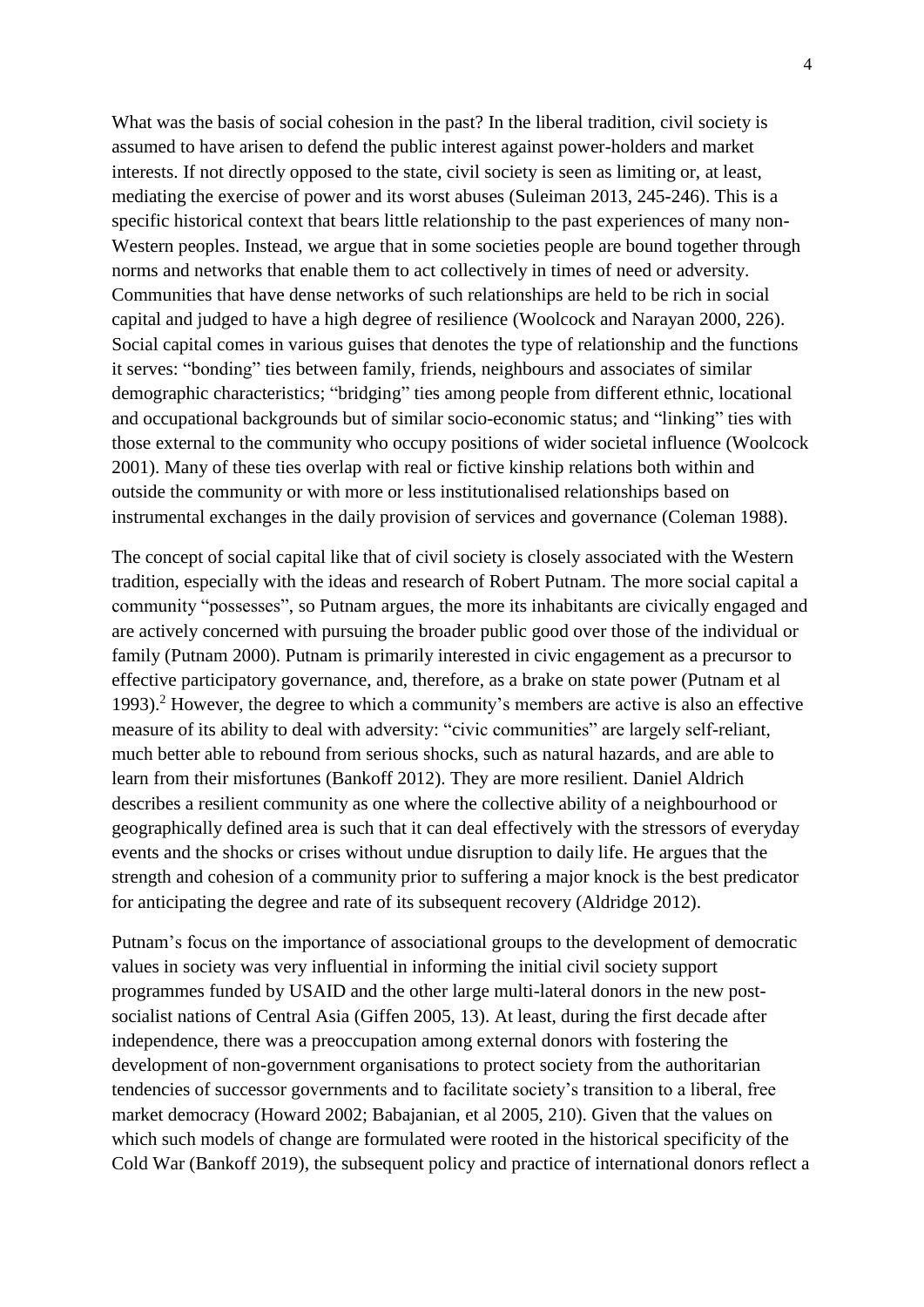distinctive cultural evolution that biases the urban over the rural and pays little attention to the nature of civic engagement in other cultural traditions (Schofer and Fourcade-Gourinchas 2001; Stolle and Hooghe 2004). The extent to which such attitudes in practice govern projects in the field is more difficult to gauge and varies from country to country. As regards Kazakhstan, there is little evidence to date that much attention has been paid to the nature of civil society in rural areas and interest has focused almost exclusively on NGOs operating in the cities (Saktaganova and Ospanova 2013, 1280).<sup>3</sup>

Though a defined political entity since 1925, the present-day Republic of Kazakhstan was only established as an independent country with the dissolution of the Soviet Union in December 1991.<sup>4</sup> It is a sparsely inhabited, vast, landlocked country with a population of only 17.3 million spread over a territory of more than 2,700,000 km². Given this history and geography, most multilateral agencies and international donors regard civil society in Central Asia as a recent phenomenon, one that basically coincides with independence (ADB 2007; Knox and Janenova 2018, 309). The civil society that is defined in this literature refers to the voluntary groups and associations formed to protect people's rights and interests and that occupy the public space between state and household. The CIVICUS Civil Society Index, for example, defines civil society as "the arena, outside of the family, the state, and the market, which is created by individual and collective actions, organizations and institutions to advance shared interests" (CIVICUS 2011, 8). To Altinay Kuchukeeva and John O'Loughlin, civil society does not only occupy the sphere between state and the market but serves to promote "democratic values" and "active citizenship" (2003, 557-558). A liberal state and a market economy are both necessary prerequisites to any understanding of civil society. More interested in implementing their own agenda of promoting multi-party democracies and freemarket economies, the international donor community pays scant attention to existing forms of civic engagement and how they operate. If these other forms of engagement are considered at all, they are mainly dismissed as archaic remnants of a former social system that will disappear over time under the right conditions of development.

As regards Kazakhstan, the commonly considered opinion held by most scholars and donors alike is similar to that voiced by Aliya Kabdiyeva and John Dixon who conclude that prior to 1991: "There was no history of volunteerism in the country" (Kabdiyeva and Dixon 2014, 34). This view is not only one commonly held by outsiders but also represents a decidedly urban preoccupation that largely precludes consideration of rural areas. In fact, the countryside is often decried for its lack of civic engagement and for the absence of group associations (ADB 2005, 2; Nezhina and Ibrayeva 2013, 343). What constitutes civil society is assumed to be principally an urban phenomenon, the domain of NGOs and the Third Sector (almost half the total number of NGOs are based in Almaty), the preserve of liberal democratic ideals, and fashioned according to the dictates of Western social scientists (Saktaganova and Opsnova 2012, 1281; Soltys 2014). The training on offer, too, on how to build civil society is largely based on Western standards that are not always "relevant to local tradition and culture" (Amagoh and Kabdiyeva 2012, 38). Unsurprisingly, this overtly western and urban bias clouds all subsequent discussion on the emergence of civil society and the activities of NGOs in Kazakhstan.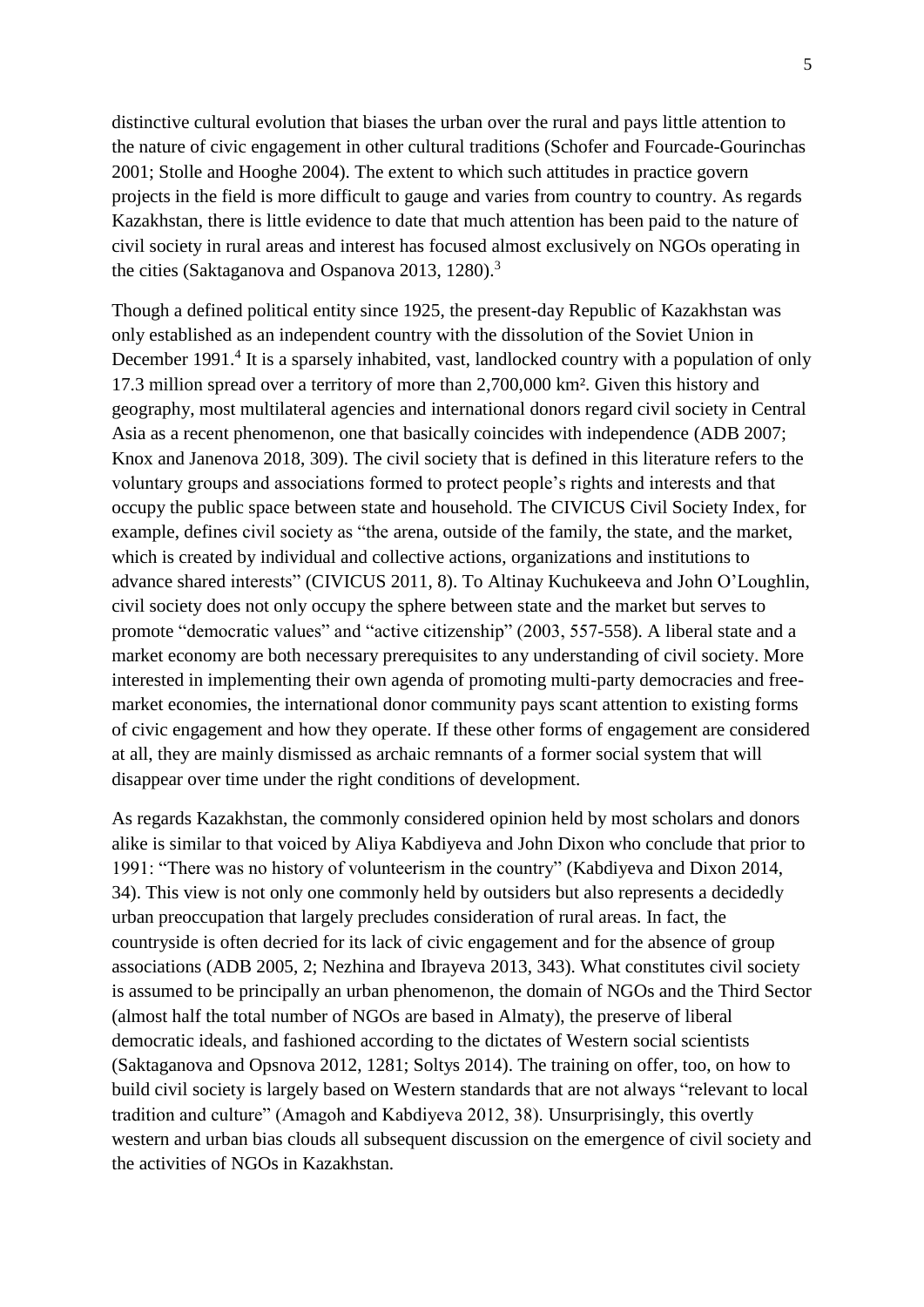This official "history" usually begins with according recognition to the changes that took place in late-Soviet Kazakh society as a result of *perestroika* (Kabdiyeva 2015, 161; Knox and Yessimova 2015, 304). 5 In particular, the 1986 law permitting the establishment of associations and interest-based clubs is credited with the formation of the first genuinely civic discussion groups and movements in support of reform. Among the few notable success stories celebrated at this time is the public campaign mounted by the antinuclear movement, Nevada-Semipalatinsk that led to the closure of the country's nuclear testing site in 1990 (Kabdiyeva 2015, 161). Movements such as this are credited with opening-up the political scene and serving as the basis for the first political parties following independence in 1991 (ADB 2015, 2). These promising beginnings, however, are usually balanced by reference to the repressive countermeasures taken by the state. Significance, for instance, is given to the suppression of the student and worker protests against Moscow's appointment of an ethnic Russian, Gennady Kolbin, as the new First Secretary of the Central Committee of the Kazakhstan Communist Party in 1986 to replace the long-standing native Kazakh, Dinmukhamed Kunayev (Kuzio 1988; Makhumotova and Akhmetova 2011, 18). The degree to which a functioning civil society and the total number of NGOs indicate progress towards a liberal democratic society and the nature of the relationship between the two tends to dominate the subsequent discussion. While these two questions are invariably related, external commentators, donors and international agencies are more preoccupied by the former, while national politicians, bureaucrats and academics are more concerned with the latter.

It is our contention, however, that this debate suffers from a double misapprehension. Firstly, it disregards the realities of historical demography, that until 1970 Kazakhstan was a predominantly rural not urban society, and that balance has only marginally changed in favour of the latter in recent decades (Andreev et al.  $1993)$ <sup>6</sup>. What transpires in rural areas, therefore, is still of crucial importance in understanding the nature of civil society, its institutions and values, and how it functions as a measure of national resilience, for example, in the context of earthquakes. The "city", more particularly Almaty and to a lesser (but growing) extent Astana, fills the external lens to the exclusion of the extensive rural hinterlands that surround it. Secondly, we challenge the assumption that civil society is largely a measure of the free expression of an active citizenry in a democratic liberal society *á la* Putnam. There may well be valid arguments to substantiate such claims in the industrial democracies of Europe and North America but this presupposes that cultural norms are interchangeable between societies without due regard to historical specificities and the environmental realities of time and space. We propose instead that in those geographical regions most exposed to personal misfortune and community danger, there was a pressing need for precisely such collective forms of action and for the formation of associations and networks committed to increasing the chances of individual and family survival. Evidence from hazard-prone regions, where communities have also been faced with repeated and prolonged hardship, supports just such a contention (Bankoff 2007).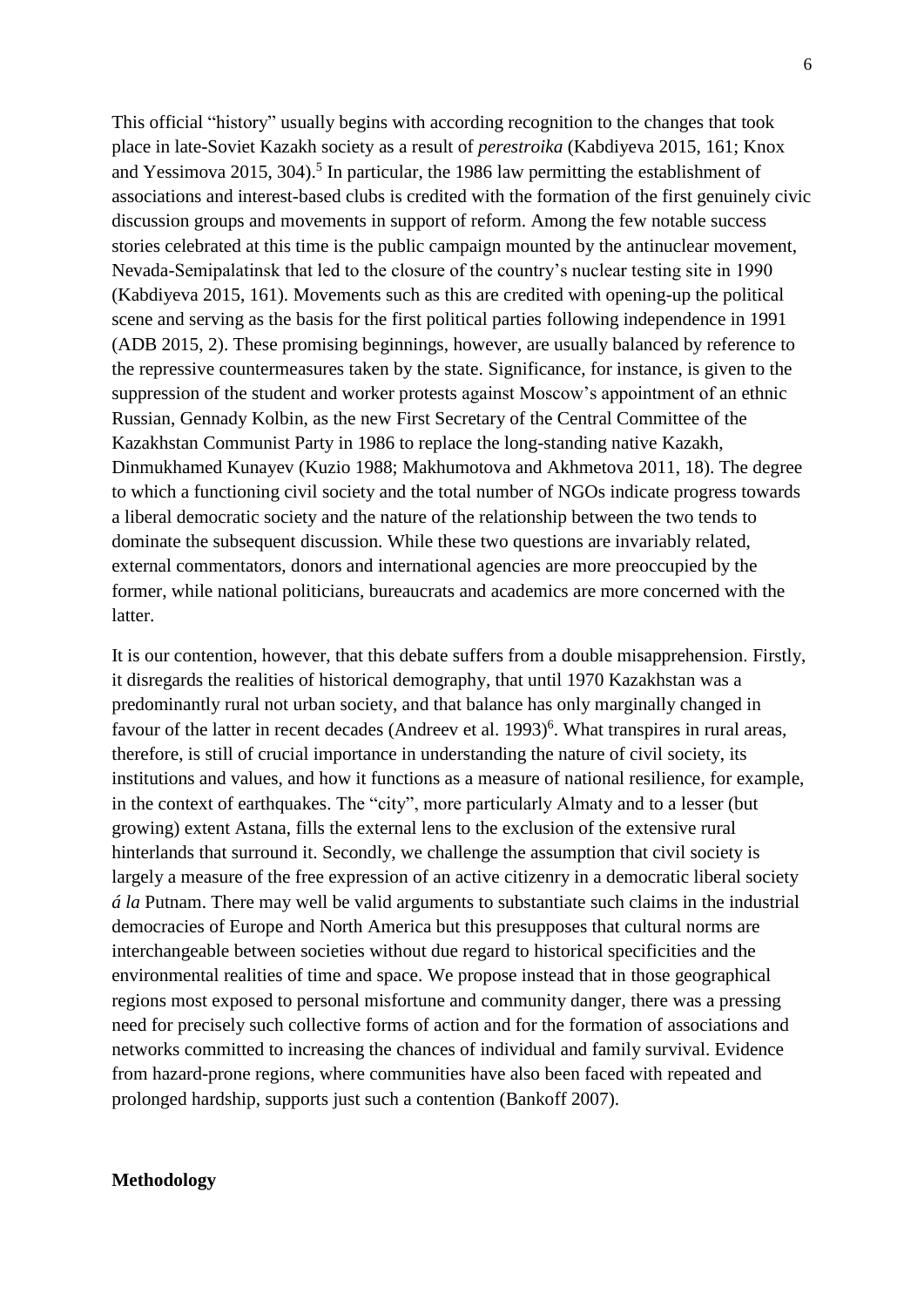The principal research for this study was undertaken in South Kazakhstan oblast which forms part of the most seismically active southern and south-eastern region of the country (WHO 2012, 6). The oblast is also the most densely populated region in Kazakhstan, with a population per square kilometre more than two and a half times higher than Almaty oblast, the second most densely populated region (MFA 2018).<sup>7</sup> It is also one of the poorest regions in terms of the Human Development Index, a composite statistic of life expectancy, education, and income per capita (Whiteshield Partners 2016). Six rural, hazard-prone communities, two from each of three rayons or districts were selected in consultation with our research partners at the Red Crescent Society in South Kazakhstan and the regional government (akimat): Atbulak and Turbat in the Kazygurt rayon; Burguluk and Tonkeris in the Tolebi rayon; and Kelte Mashat and Mashat in the Tulkibas rayon. The aim, where possible, was to capture a range of village communities in terms of their age, ethnic composition, livelihood activities, income levels, and exposure to environmental hazards including floods and landslides. All of the communities were susceptible to earthquakes.

Focus group discussions (FGDs) and interviews were undertaken alongside a survey of community risk perceptions of over 300 households conducted during 2015 and 2016. The research was designed to gather baseline information about the households surveyed including information about the respondents, their livelihoods, and their perceptions of, and responses to, the risks they face and problems they encounter in their everyday lives. This included questions on local systems of support and reciprocity. Though we were primarily concerned with people's current attitudes towards earthquakes and associated secondary hazards such as landslides, we were also interested in how people's understandings of risk might have changed in recent decades, especially with the transition from the Soviet Union to independent nationhood. In this context, many of the older respondents spoke about risk in relation to their life histories and that of their communities.

The FGDs were arranged to better gauge differences according to age, gender and social status, factors that we know to be important in rural Kazakhstan (Werner 2000). In all three districts, separate discussions were held with village elders (all male), women, and young people (under 30 of both sexes). In all, 14 FGDs were held in three chosen communities, at least three from each of the selected rayons: Kelte Mashat, Tonkeris and Turbat. Given the peculiarly elongated geographical nature of Tonkeris village running along the banks of the river and its effective (though not administrative) division into two separate communities, Tonkeris proper and Tonkeris-Boldyrbek, additional FGDs were held with the elders and women of the latter. Unfortunately, due to circumstances, it was not possible to organise a youth group discussion in this community. In Turbat, too, given the sizeable Uzbek population and its location on a site apart from the main village, separate FGDs were held with both Kazak and Uzbek participants. All women's groups were assisted by a female facilitator without any men present to enable more uninhibited discussions. Due to their age under 30 (but over 18) years old, young people were naturally unable to compare the pre-1991 situation to post 1991 and so did not materially contribute to this part of the study. They did, however, share their views on, and understandings of, civil society in the present day. The size of FGD's varied considerably from five to over 15 participants, with greater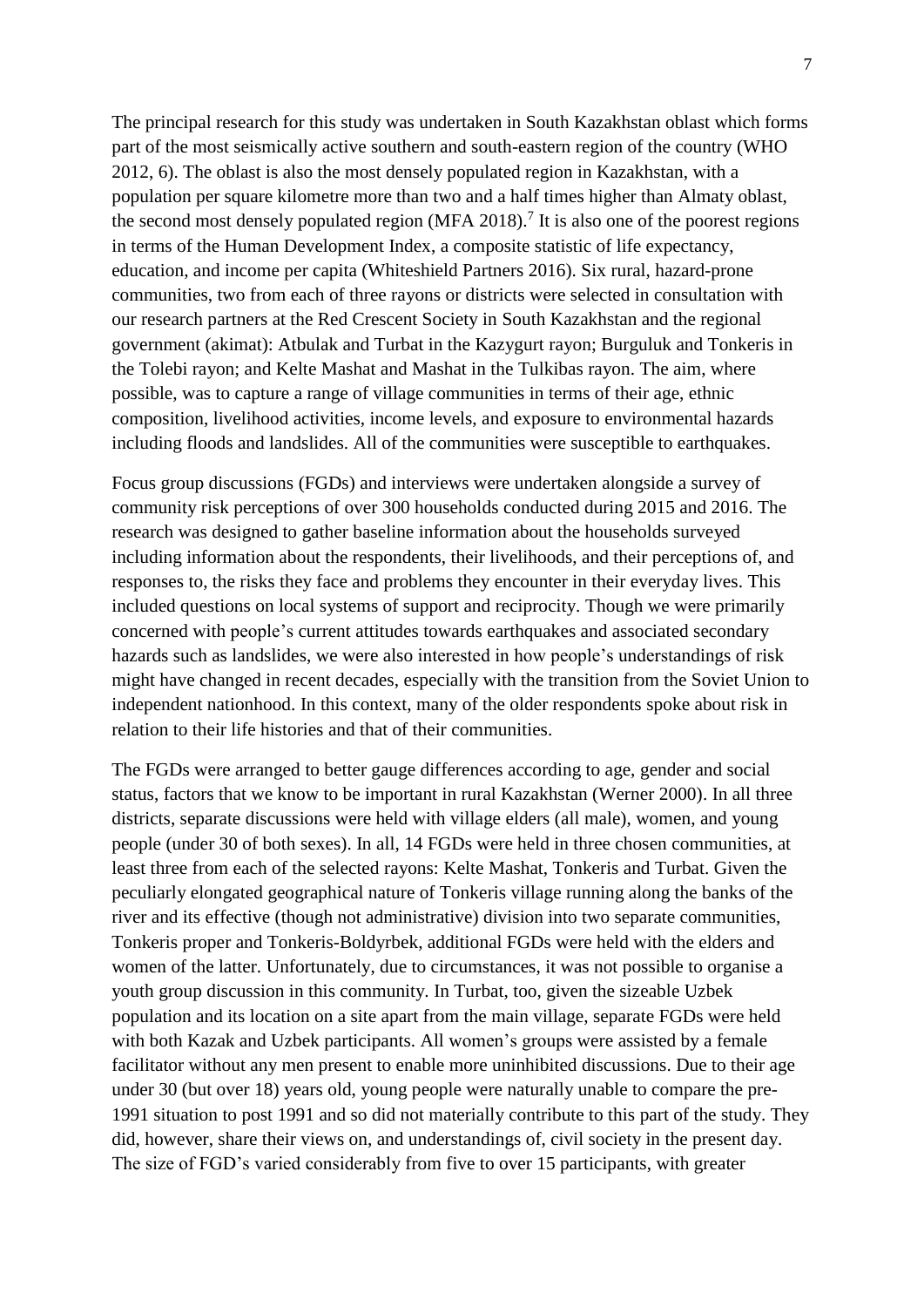participation among women and youth. In addition to the FGDs, three interviews with individual residents holding recognised positions of influence in the community were conducted in Tonkeris and Turbat. As it was not possible to arrange separate interviews with any residents in Kelte Mashat, two FGDs were organised with the village elders. All interviews and focus groups were conducted with the aid of interpreters in the Kazakh language and, where appropriate, in Uzbek or Russian. With the consent of all participants, discussions were recorded and then the digital recordings transcribed and translated into English for coding and analysis.

#### **The foundations of nomadic communitarianism**

Evidence that environmental factors lie at the core of civic engagement among the peoples inhabiting modern-day Kazakhstan is to be found in the historical evolution of societies there. Kazakhs were overwhelmingly a nomadic people until the collectivisation of agriculture and their enforced sedentarization by Soviet authorities in the early 1930s (Olcott 1981). Though pre-Soviet culture is defined by a nomadic lifestyle that precludes all reference to civil society, this does not mean that civic engagement was not an important aspect of traditional cultures. Indeed, it was an integral part of the customs and values that facilitated inter- and intra-group relations that made survival on the Central Asian Steppe possible. Life revolved around livestock, land and kin, while society was organised around the *aul*, a shifting settlement of felt tents belonging to an extended family that traced its lineage back agnatically to a *bir ata balasï* or common ancestor, whether real or fictive (Martin 2001, 22). More important than any state, whose fluid boundaries expanded and receded with the centuries, was the enduring nature of clan affiliation. As a nomadic, pastoral society with diffuse authority patterns and a segmentary social structure, genealogical knowledge was privileged, and group and individual identity was mainly expressed by clan affiliation that was regionally based (Schatz 2004; Collins 2006). Organised into three tribal federations or hordes, Elder, Middle and Younger, clan designation together with its loose territorial affiliation was important in governing social relations between groups and regulating nomadic land-use from at least the late sixteenth century.

Life on the Steppe was harsh and unforgiving and survival necessitated a culture of reciprocity and mutual aid between *aul* members and within clan groups. Population "centres" were also small, usually less than 15 families, and scattered across a vast expanse of grass. Traditional forms of assistance (*zhärdem*) in this environment were formalised into recognised codes of practice that differentiated between the specific forms of aid given: *zhurtshïlïq* for the relieving of debt, *zhilu* in the case of natural hazards, *qïzïlköteru* in the event of loss of sheep, *saun* providing cattle for milk to those in need, and *tasïmal* helping the poor during times of migration (Martin 2001, 22). Failure to render such assistance, left a person open to community censure or *uiat*. *Uiat* not only denoted the shame incurred through the failure to fulfil communal duties but also implied improper behaviour (personal communication 20/07/2017).<sup>8</sup> Islamisation only served to reinforce such notions of group solidarity and allegiance (*açabiyya*) based on family and personal relations (Roy 1996, 6-7).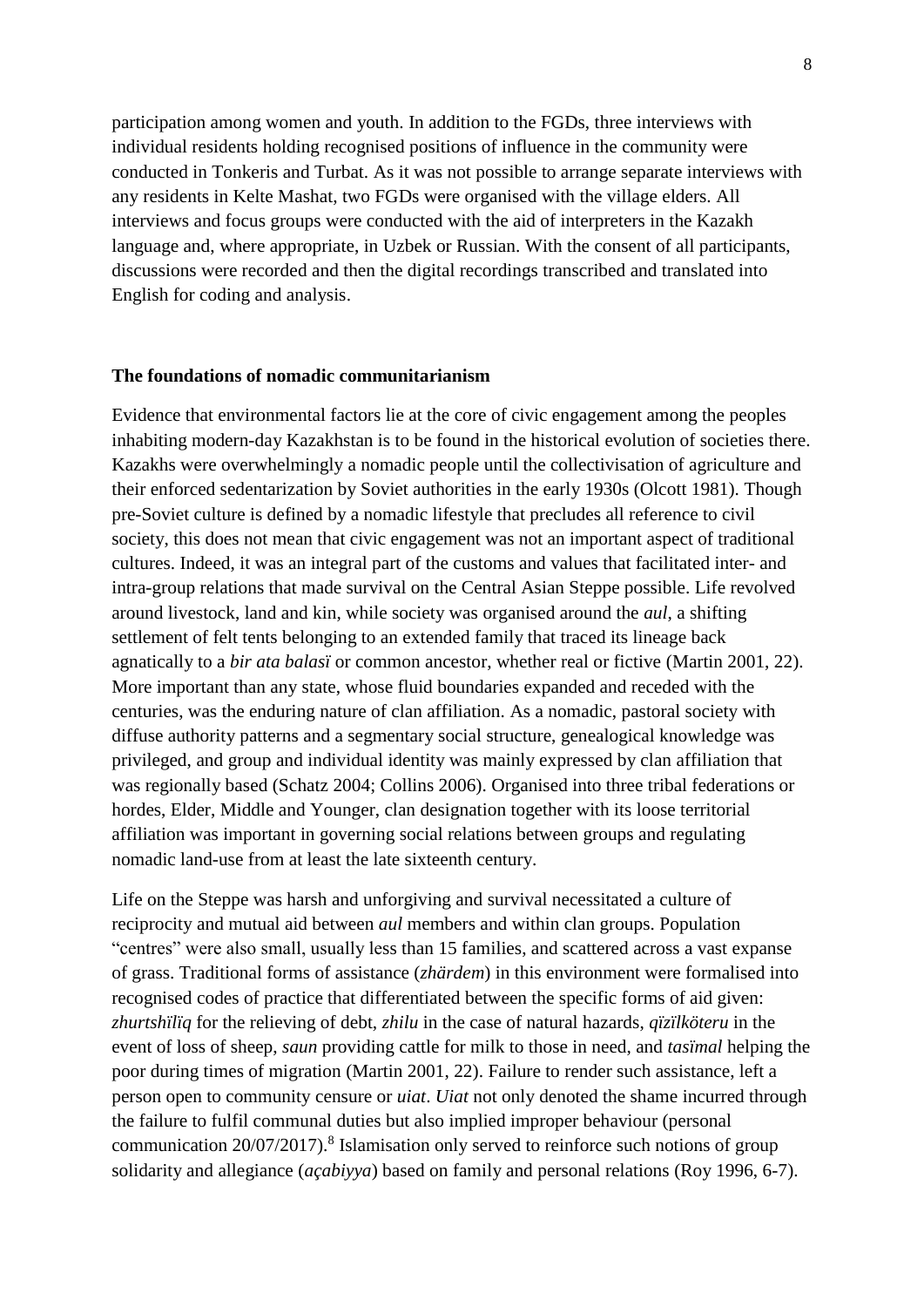Group solidarity, in turn, imposed a culture of reciprocity that enforced the redistribution of goods and prevented poorer members of the *aul* or clan from falling to one side in times of distress. This form of nomadic communitarianism defined wealth as not only held collectively by families but as also invested in the larger collective. In fact, "the larger a clan's herd", according to Victoria Martin, "the more that clan was expected to participate in redistribution measures, especially during times of natural disaster" (Martin 2001, 24).

Conflict resolution was also central to this nomadic communitarianism in which the precepts of *adat* or commonly-accepted obligations, responsibilities and sanctions were upheld in governing the behaviour and interaction of individuals within the community and its kinship structures. Rather than a code of law to determine the guilt or innocence of certain parties, *adat* was more a set of guiding principles that sought to balance maintaining community harmony and consensus with upholding the interests and rights of the individual. To decide on such grave matters not only required a person deeply versed in local custom and practice but also someone who was greatly respected and held in high esteem for their moral and religious character (Brusina 2005, 229). In practice, it seems that persons of this distinction were only to be found among the male elders of a community.

For matters involving mediation within the extended family, disputants turned to a lineage elder acceptable to both parties known as an *aqsaqal* (*aksakal*) for resolution of their differences. The *aqsaqal* listened to both parties in a dispute and reached a judgement based both on the merits of the individual case and on the interests of the family as a whole. For more serious matters or for arbitration between *auls* and kinship groups, the disputing parties turned to a clan leader or a group of clan leaders known as *biys*. All judgements, however, were not enforceable per se and the matter was only resolved to the extent that it suited the interests of both parties. As the voice of the collective, the *biy*'s principal aim was to determine the matter to the satisfaction of the community and the kinship group as a whole through non-legal means of retribution, compensation and persuasion. Judgements were made publicly in the presence of witnesses and were not written down or otherwise recorded. The degree to which such decisions were enforced in practice largely depended on the personal authority of the presiding *biy* and the standing of his clan (Martin 2001, 25-30).

During the eighteenth century, Kazakh clans came increasingly under the influence of an expanding Russian state beginning with the formal submission of the western khans to Catherine II in 1734. Over the succeeding decades, the Imperial government embarked on a policy of territorial aggrandizement and the large-scale transportation of farming communities and villages from Russia to Central Asia. This policy of resettlement resulted in the forcible expropriation of indigenous pastures and severe disruption to centuries-old seasonal migration routes (Wight 2015, 102-128). After a century of intermittent insurrections and punitive expeditions, the czars embarked on a strategy of incorporating the Steppe's inhabitants into a *grazhdanskoe obshchestvo* or imperial "civil society". A series of regulations and statutes first began to codify customary practice (1822 Regulations on Siberian Kirgiz), then to standardise it (1868 Provisional Statute on Administration), before finally to restrict its application and subject people to Russian law and more direct forms of rule (1891 Statute on Administration) (Brusina 2005, 236-240). While the judicial authority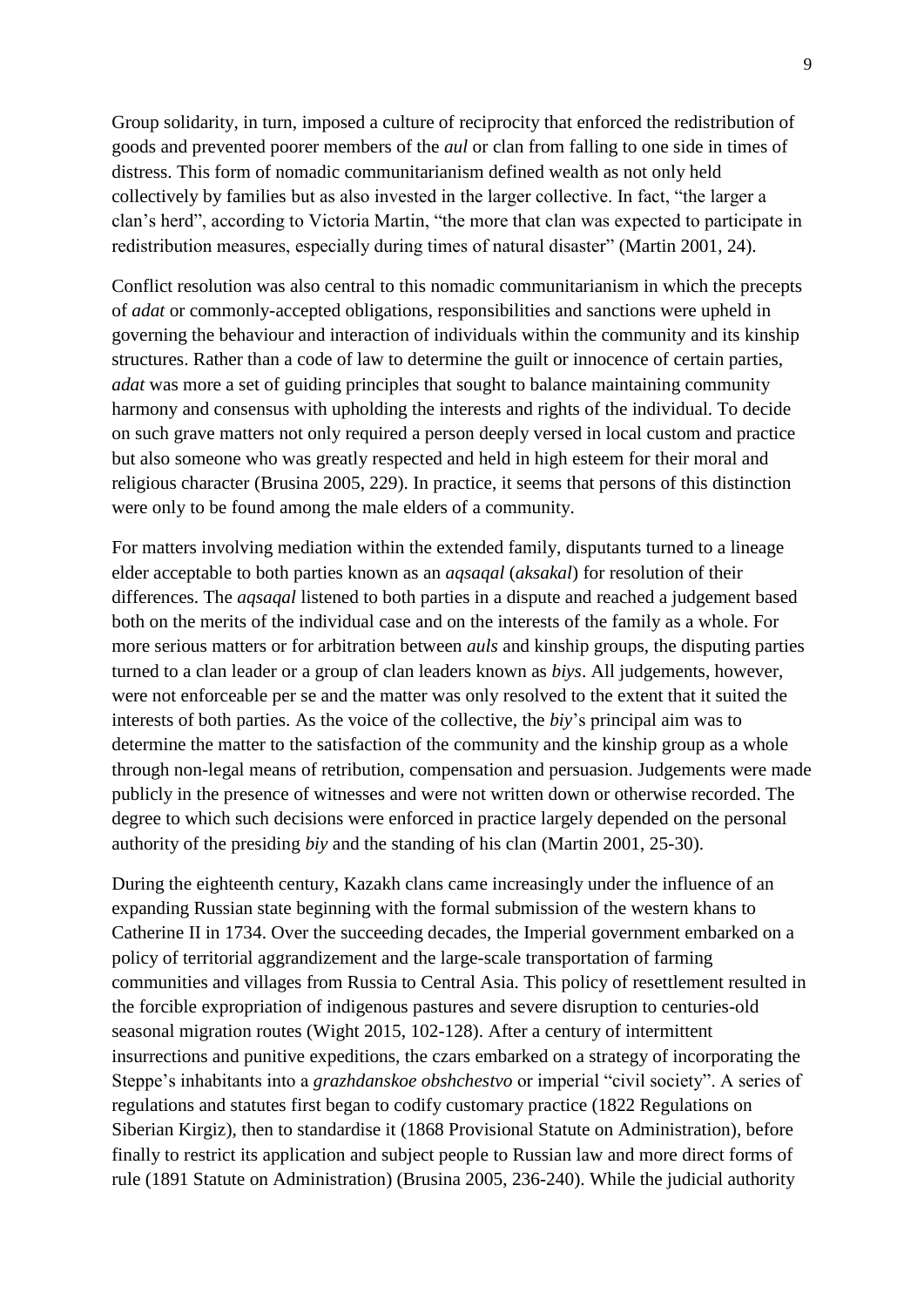of the *biy* was formally acknowledged in these reforms, his ability to practice *adat* freely was progressively restricted to minor matters of civil and criminal law, leaving him with "little authority as a judge in his own right" (Martin 2001, 112). However, even as the *biys* lost much of their authority in judicial matters, as increasingly younger litigants appealed directly to the Russian legal system for resolution of their disputes, they acquired new roles as political brokers and intermediaries between clan and state. Within the community, though, there was still considerable scope for the more traditional role of the *aqsaqal* who was called upon to settle many inter-family matters. The result was the creation of a parallel system of civic authority within Kazakh communities, a visible state-sanctioned structure and an "invisible" customary one. This dualism remains a characteristic of contemporary village society even today, with political, judicial and moral authority shared between state and nonstate figures of authority (Martin 2001, 112).

The nomadic norms that upheld collective responsibility for community welfare and that prioritised group interests over those of the individual are credited with defining the "patterns of personal behaviour, communal interaction, and the perception of authority" in traditional Kazakh culture (Nezhina and Ibrayeva 2013, 338). They also suggest a social fabric with a high degree of civic engagement, at least at the local level, and with shared communitarian values borne out of the socio-environmental drivers of survival on the Steppe. But such shared norms also had their limits: the uncoordinated and sporadic nature of the revolts across Central Asia in 1916, provoked by the decision to conscript Kazakhs into military service, only highlighted the ethnic and geographical limitations of nomadic communitarianism and the lack of anything approximating a "national" civil society at the beginning of the twentieth century (Sokol 1954).

### **"Civil socialism"**

Yet within a few decades of the Russian Revolution of 1917, a new set of leaders had laid the foundations of a socialist civil society or a form of "civil socialism" that comprised not only all the clans inhabiting the Kazakh Soviet Socialist Republic founded in 1936 but also the entire population of a pan-Eurasian, multi-ethnic super state, the Union of Soviet Socialist Republics. Once again, this civil socialism, like nomadic communitarianism, does not accord to a liberal-market model based on the voluntary association of an engaged citizenry. Instead, it was one where an all-embracing party-state specified the activities of every political organisation, social movement and civic group and where even volunteerism was officially prescribed. Nevertheless, the Soviet Union created an immense social fabric over the ensuing decades that penetrated every aspect of society through a network of state-sponsored civil society organisations connected to the Communist Party. Many of these organisations required "volunteerism", while membership in others was purely optional (Nezhina and Ibrayeva 2013, 338). Known as people or mass organisations, they covered all age groups and all aspects of life from school (the Pioneers, a Scout-like organisation for adolescents and the Komsomol, the youth wing of the Party), to work (trade unions, public associations, and the armed forces), to retirement (veterans and pensioners), and even leisure-time activities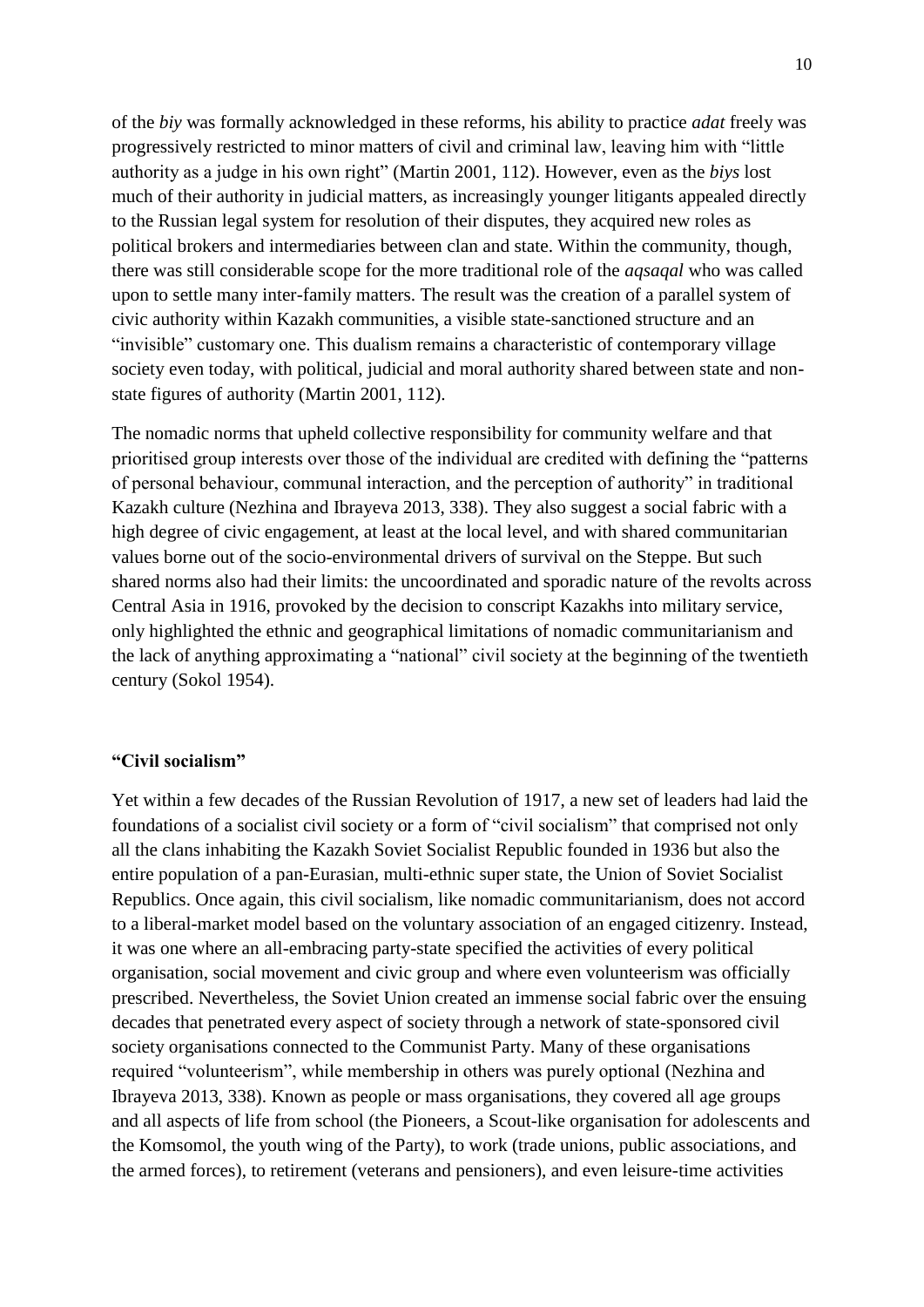(women's groups, reading circles, atheists clubs and party-linked sport organisations) (Shahrani 1993, 130; ADB 2015).

The subsequent distortions that this Soviet model wrought on the structures and functions of society resulted in what Andrey Kazantsev has termed an "uncivil society" (Kazantsev 2015, 28). All voluntary societies fell under the provisions of the 1930 Regulations for Voluntary Societies and Unions and were required to meet the state-directed social requirements current at the time in eliminating illiteracy, reinforcing the defence capacity of the state, or improving the general health of the population. These societies necessarily reflected the accepted norms and values of a socialist society and state (Diachenko 2007, 46). In mainly urban areas, a few large "public" organisations such as the Red Cross/Red Crescent Society, the Nature Protection Society, the Peace Fund and the Children's Fund were also permitted to operate, financed jointly out of the state budget and through membership fees (Kabdiyeva and Dixon 2014, 31-32). In rural areas, the *kolkhoz* or collective farm functioned as much as a social network as it did as an economic and administrative unit. These collectives were envisaged as a temporary stage in the transition to the ideal of socialist farming, the state farm or *sovkhoz*. *Kolkhozy* were created by combining small farms into a cooperative structure, in which the former owners and their families constituted most of the workforce, and where labour was remunerated through the distribution of farm earnings (in cash and in kind). *Sovkhozy*, on the other hand, were much larger and comprised lands confiscated from large estates owners (socalled "state reserve land"), their workforce recruited from among the rural landless, and whose employees were paid wages. Though these kinds of farms began to be created as early as the 1920s as an ideological example of "socialist agriculture of the highest order", in practice many farms never progressed beyond the cooperative *kolkhoz* stage. However, even in the *kolkhoz*, there existed an all-encompassing hierarchy that extended from the highest to the very lowest positions on the farm. On these collectives, the administrators were in charge of agricultural and pastoral production and a parallel structure of Communist Party officials decided policy and upheld socialist morals. More than any other Soviet institutions, the *kolkhoz* and *sovkhoz* were attempts to transform rural society by overseeing all aspects of daily life including family relations (Humphrey 1983).

Nor in the early decades was life any easier in Soviet Kazakhstan though not all hardships were of natural origin. As in other parts of Central Asia, social relations in rural areas were subject to intense scrutiny by Soviet authorities not least because nomadism was regarded as a dangerous feudal hangover and inherently antithetical to state control. Soviet authorities moved ruthlessly to ban customary practices and criminalise clan identity, abolishing customary law and all its institutions in 1927. All official recognition of the *biys*' judicial powers was withdrawn and most of their names, incidentally, added to the list of *kulaki* and other class enemies based on their relative wealth, influential positions in society, and their non-progressive beliefs (Beyer 2006, 162). Yet, as Edwards Schatz has shown, the state mainly failed in its attempt to suppress traditional forms of identity and clan affiliation continued under the guise of local *kolkhoz* membership (Schatz 2004, 43-45, 58-59). As the collective also functioned as a cohesive social unit to distribute economic and political benefits, it often operated in a way as to shield its members from the most rigorous efforts of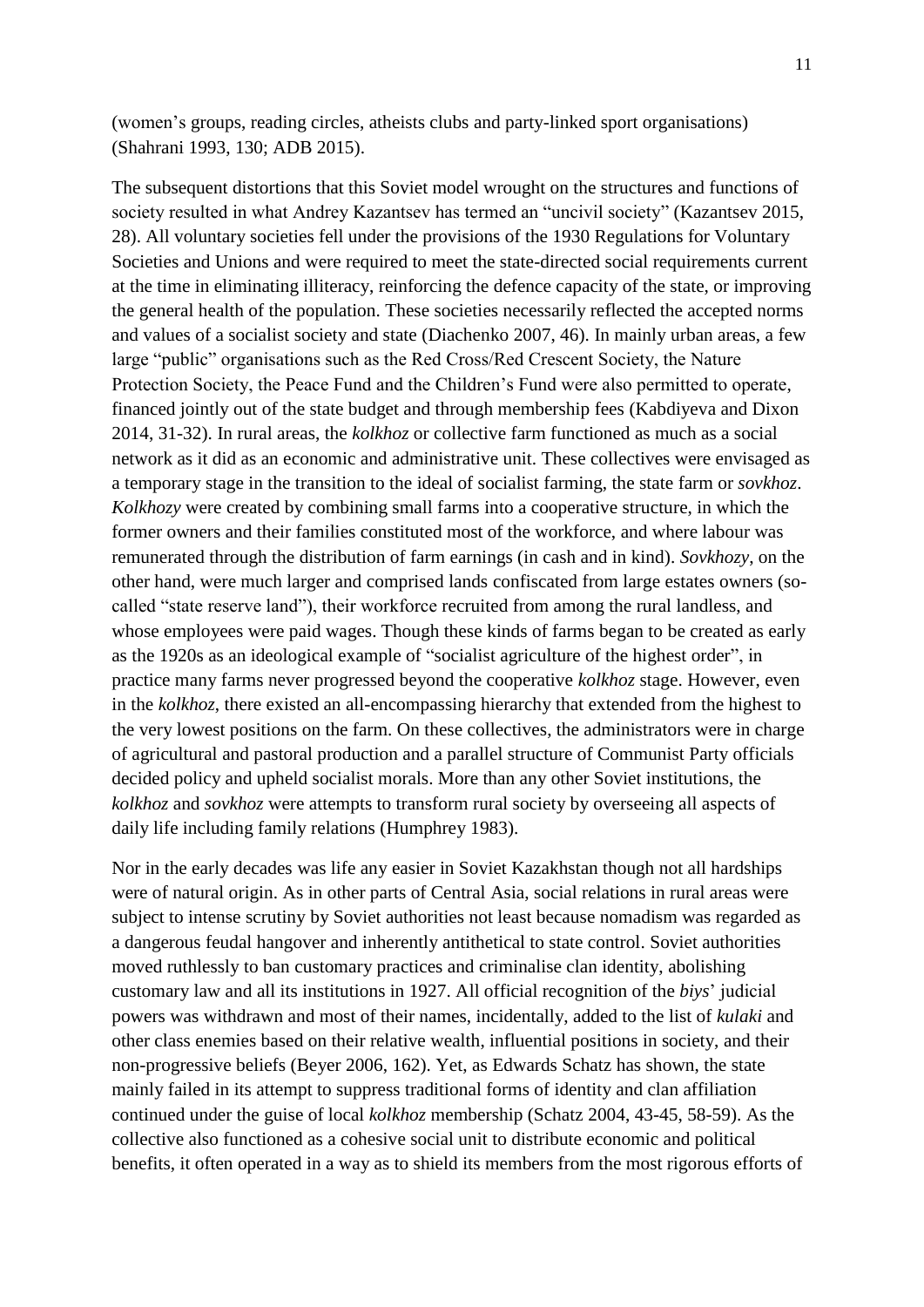the state to transform rural society. In fact, a parallel social system that continued to draw on traditional notions of reciprocity and dispute resolution persisted under the Soviets just as it had in the days of the czars. Fortunately, there are still those alive in the village whose memories stretch back to this period and who are able to describe the manner in which this parallel stratum of *kolkhoz* life operated.

Based on a series of FGDs and interviews with mainly community elders in South Kazakhstan oblast, we were able to explore this "invisible" side of village life and power relations during the Soviet period – a world that is rapidly slipping away as many of our most valuable informants were in their eighties. All of these, too, were male as women were traditionally excluded from holding positions as elders (*kariya*). Some of these informants were able to remember their childhoods in the 1930s and during the war years but most talked about the 1950s and the long reign of Dinmukhamed Konayev as First Secretary of the Kazak Communist Party – though no one referred to him by name. Our focus was very much on what went on at the local level, how disputes were resolved, the attitudes of local party officials and administrators to traditional structures and norms, and the way in which nonfarm labour was organised. Understanding this, we argue, is key to understanding present day governance arrangements at the local (community) level.

Our informants stressed how farm managers and Communist Party officials had to reach a form of accommodation with customary practice and traditional social structures though the precise nature of this relationship varied according to time and circumstances. In some villages, the role of the *biys* persisted well into the 1940s and even the 1950s though such personages had long been divested of any former family or personal wealth. In one village, for instance, close to the Uzbek frontier to the southeast of Shymkent, village elders recalled how the allocation of water resources to the *ogorod* or "garden" plot (often quite an extensive area of up to four hectares for a household's private use) was still managed by *biys* during this period (Interview with Village Elder 1, Tonkeris, 2 July 2016; Interview with Village Elder 2, Tonkeris-Boldyrbek, 2 July 2016). *Kolkhoz* members, too, preferred to settle disputes between members of the collective by approaching a respected member of the community to adjudicate the matter. As in the former court of *biys*, this elder alternatively listened first to one party and then to the other before asking both what needed to be done in order "to come to a peaceful decision" i.e. one that was in the interests of the greater community (Interview with Village Elder 1, Tonkeris, 2 July 2016). While Communist Party officials were evidently uneasy about the continuing authority of such figures in the village, they could do little about it and, in fact, often depended upon their cooperation. As one village elder remarked: "They had their books with laws, which they read out. It is the law of the Soviet power and who are you? According to the laws, we should lead here" (Interview with Village Elder 1, Tonkeris, 2 July 2016). In practice, however, it was not always possible to fully enforce such dictates.

In fact, it seems that the two power structures, formal and informal, often reached a modus vivendi with the *biys* helping Communist Party officials in some matters and the latter turning a blind eye to their activities in other spheres until at least the 1950s. Respected village elders were apparently often invited to Communist Party meetings where "members asked for their advice and opinion" (Interview with Village Elder 1, Tonkeris, 2 July 2016). Their advice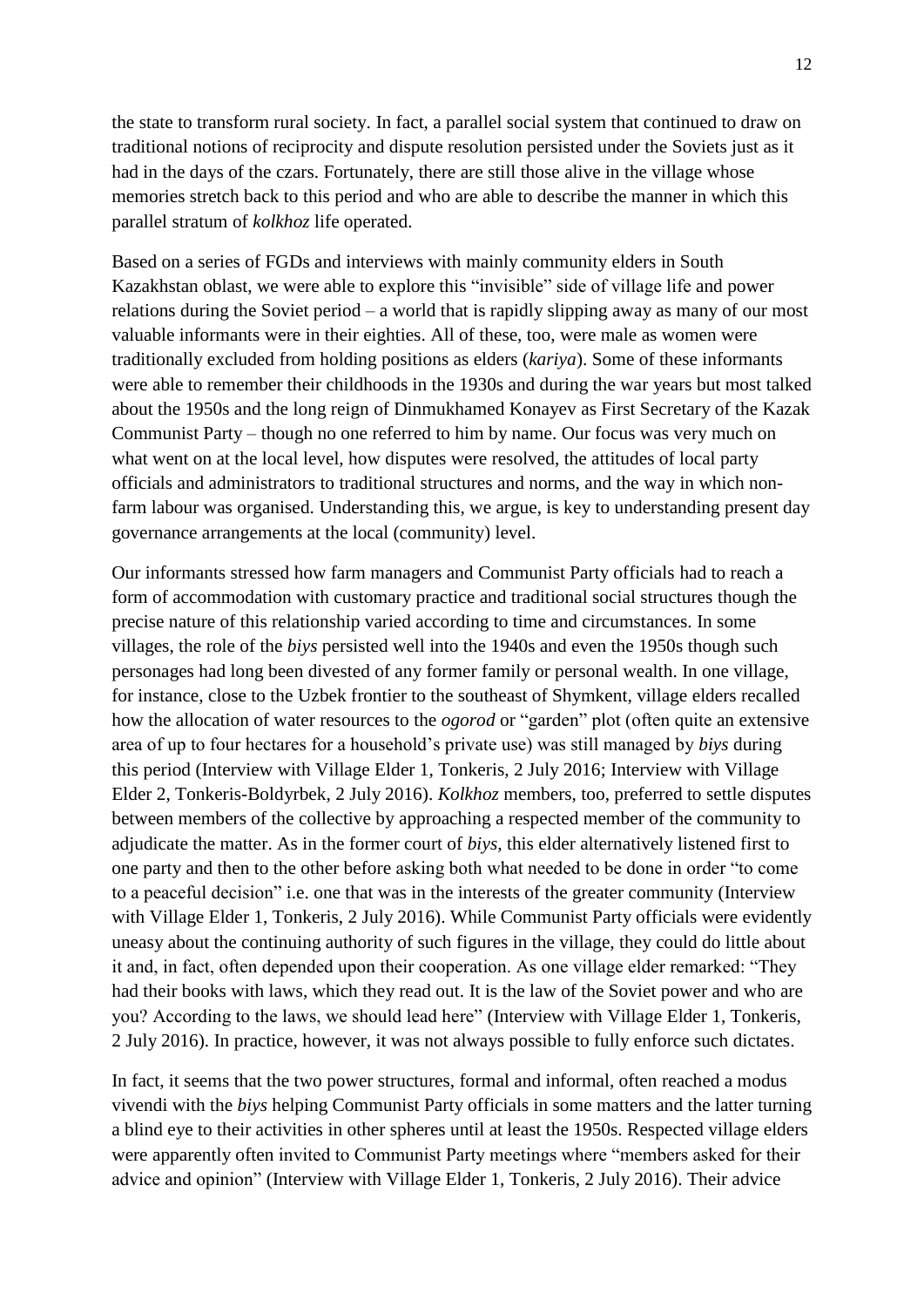was also eagerly sought over more sensitive matters to do with the family, tradition or religion. For instance, polygamous marriages were one such case in point, permitted under Islamic law but not recognized by the Soviet Civil Code (Interview with Village Elder 1, Tonkeris, 2 July 2016). With the passing of time, however, a generational divide emerged between younger and older members of the collective. Older villagers still favoured more traditional forms of arbitration, while younger people were increasingly inclined to take matters directly to a Communist Party official, especially if they were dissatisfied with a judgement rendered by an elder. In the last decades of the Soviet era, the role of *biy* seems to have lapsed altogether and was only subsequently reinstated after 1991 (Interview with Village Elder 2, Tonkeris-Boldyrbek, 2 July 2016).

In the early years of collectivisation, informants often commentated on how the times were very hard. "I don't wish anybody the life we had in earlier times", said one elder (Interview with Village Elder 1, Tonkeris, 2 July 2016). Particularly between 1930 and 1933, the unrealistic requisition targets of grain set by Stalin caused a widespread famine that left many Kazakhs destitute and short of food. <sup>9</sup> Another village elder recollected how the authorities at the time had "killed" all the horses they were not able to requisition and feed. Villagers were left hungry as they were dependent on these animals not only for work, transport and leisure but also for "milk, kumis and meat". Interestingly, the same informant was still able to name the chief architect of this policy, Stalin's chosen henchman, Kazakhstan's notorious Communist Party leader, Philip Isaevich Goloshchekin (Interview with Village Elder 1, Tonkeris, 2 July 2016). Indeed, some apologists refer to this famine as the "Goloshchekin's genocide" and blame its excesses on the ruthless way in which the policy was implemented rather than on the policy itself (Cameron 2016).

There was no farm machinery on the collectives in these early years and all agricultural work was done by manual labour with whatever animals were available. Labour, too, became short during the Great Patriotic War (1941-1945) when all able-bodied men were called up for military service. Only schoolchildren, single women and old men were left to work the land, and even many married women, raising small children on their own, were unable to tend their household plots. Elders had to resort to traditional forms of reciprocal labour exchange known as *asar* to ensure that these garden plots were cultivated and youngsters were sent on a rotational basis to households in need of labour. As men were demobilised after 1945, however, the need for this form of rotational labour gradually decreased only to be revived again in the 1960s when rising living standards encouraged villagers to build larger and more modern houses for their families (Interview with Village Elder 2, Tonkeris-Boldyrbek, 2 July 2016).

While the role of the *biy* seems to have lapsed in the later Soviet period, *aqsaqals* (literally white beards) or respected elders retained their influence in communities though it is possible that informants referred to the two terms interchangeably. As one ethnic Uzbek elder remarked, "there were no *biys* in the Soviet period [but] every village had one elder person called an *aqsaqal*. They tried to solve all the problems in the village." (FGD with Village Elders (Uzbek), Turbat, 18 March 2016). Such statements suggest no clear delineation between the two roles in people's memories. Yet it is clear that the *aqsaqal* continued to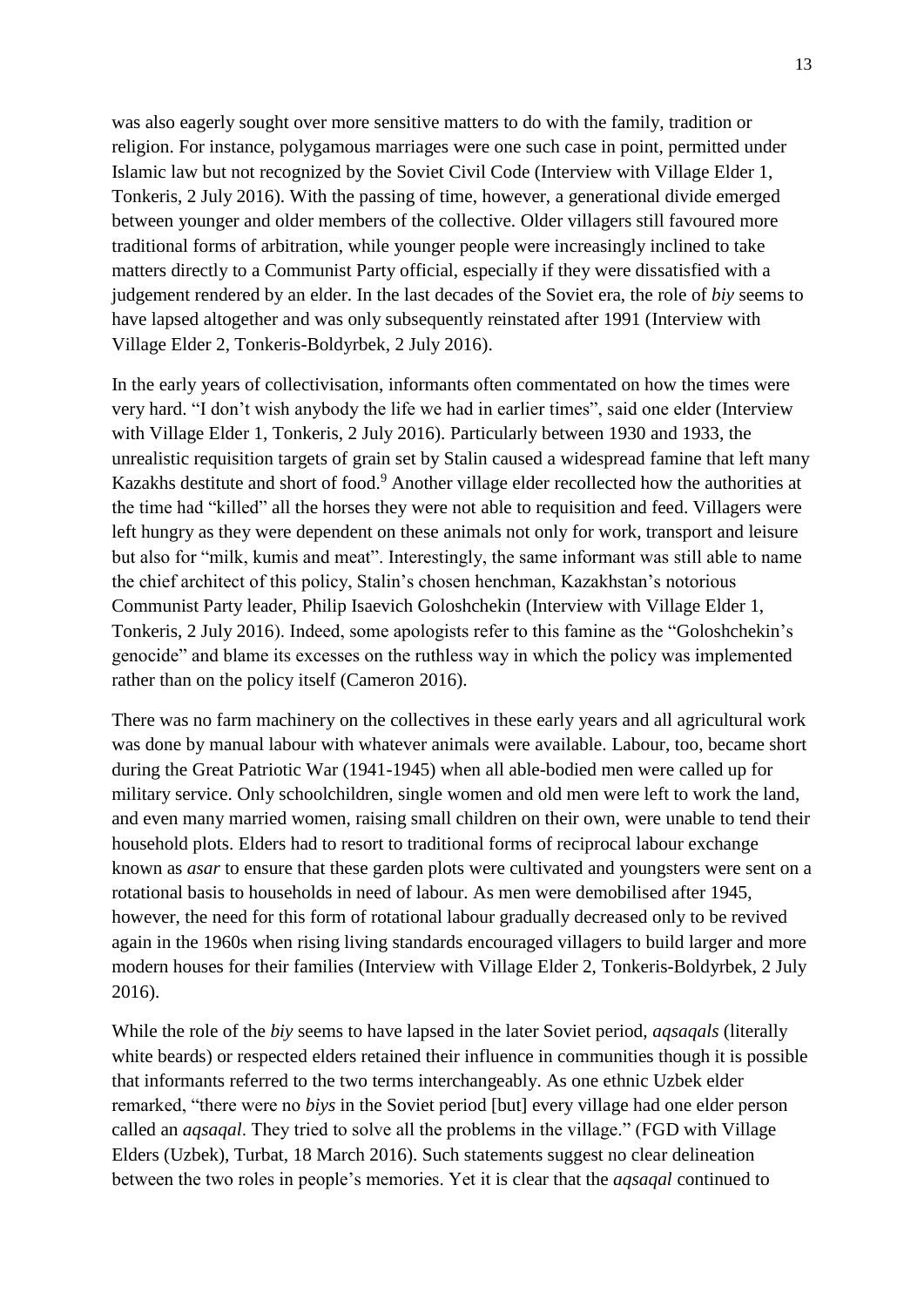exercise influence over various aspects of village life. They played a central role in organising *asar*, the rotational schedule of who helps whom, when. All forms of non-farm work, particularly the construction of private dwellings remained the responsibility of individual families but this was often a task beyond the resources of a single household. There was no labour to hire even if the money had been available. Some form of collective endeavour was needed and this was organised by villagers under the direction of an *aqsaqal*. "We organised *asar* ourselves. We invited our relatives, our brothers. One day they came to build the walls, another day they came to build the roof", explained one informant (Interview with Village Elder 2, Tonkeris-Boldyrbek, 2 July 2016). Two to three months were required to complete a single dwelling, from making the adobe bricks, cutting the necessary wood, assembling the windows and door frames, to the actual construction of the walls and roof (Interview with Village Elder 1, Tonkeris, 2 July 2016; Interview with Village Elder 2, Tonkeris-Boldyrbek, 2 July 2016). While the family did much of the preparatory work, *asar* was needed during the construction phase and required coordination and direction to organise.

*Asar* (*ashar*) remained a common practice throughout the Soviet period all over Central Asia. A similar phenomenon was noted by researchers in a district of South Kyrgyzstan where it was used extensively during the Soviet period to bring together family and neighbours to help in the construction and maintenance of houses (Giffen et al 2005, 64). In South Kazakhstan, people would approach the *kolkhoz* manager to be released from their responsibilities on the farm for the time required to render it (FGD with Village Elders, Tonkeris, 7 July 2016). When asked if there was a difference between collective farm labour on the *kolkhoz* and reciprocal community work on a house, one elder villager replied: "In the collective farm, we work for the common good; *asar* is for someone's individual good" (FGD with Village Elders, Tonkeris, 7 July 2016). *Kolkhoz* equipment, however, was never borrowed in the performance of this labour and only tools that were the household property of village families were used.

Communist Party members, too, if they were held in high respect by the community might be recognised as *aqsaqals*, further blurring the distinction between the formal and the informal power structures within the village. Membership of the Communist Party per se was not the important criterion in these cases but rather it was experience, wisdom and intelligence that mattered (FGD with Village Elders, Tonkeris, 7 July 2016). The manner in which these two systems, the traditional and the Soviet, coalesced is perfectly represented over the issue of gender roles. Respondents were adamant that there were "no women *biys* ever" but also pointed out that "in Soviet times there were women *akims*" or village headpersons (Interview with Village Elder 2, Tonkeris-Boldyrbek, 2 July 2016). While able to coexist, the parallel power structures never merged. If the outward forms and structures of village life were radically transformed by 70 years of incorporation into the Soviet Union, beneath the surface of the *kolkhoz*, villagers still related to one another, continued to resolve their personal disputes, and even settled many community matters in more traditional ways that preceded Russian influence whether Soviet or czarist.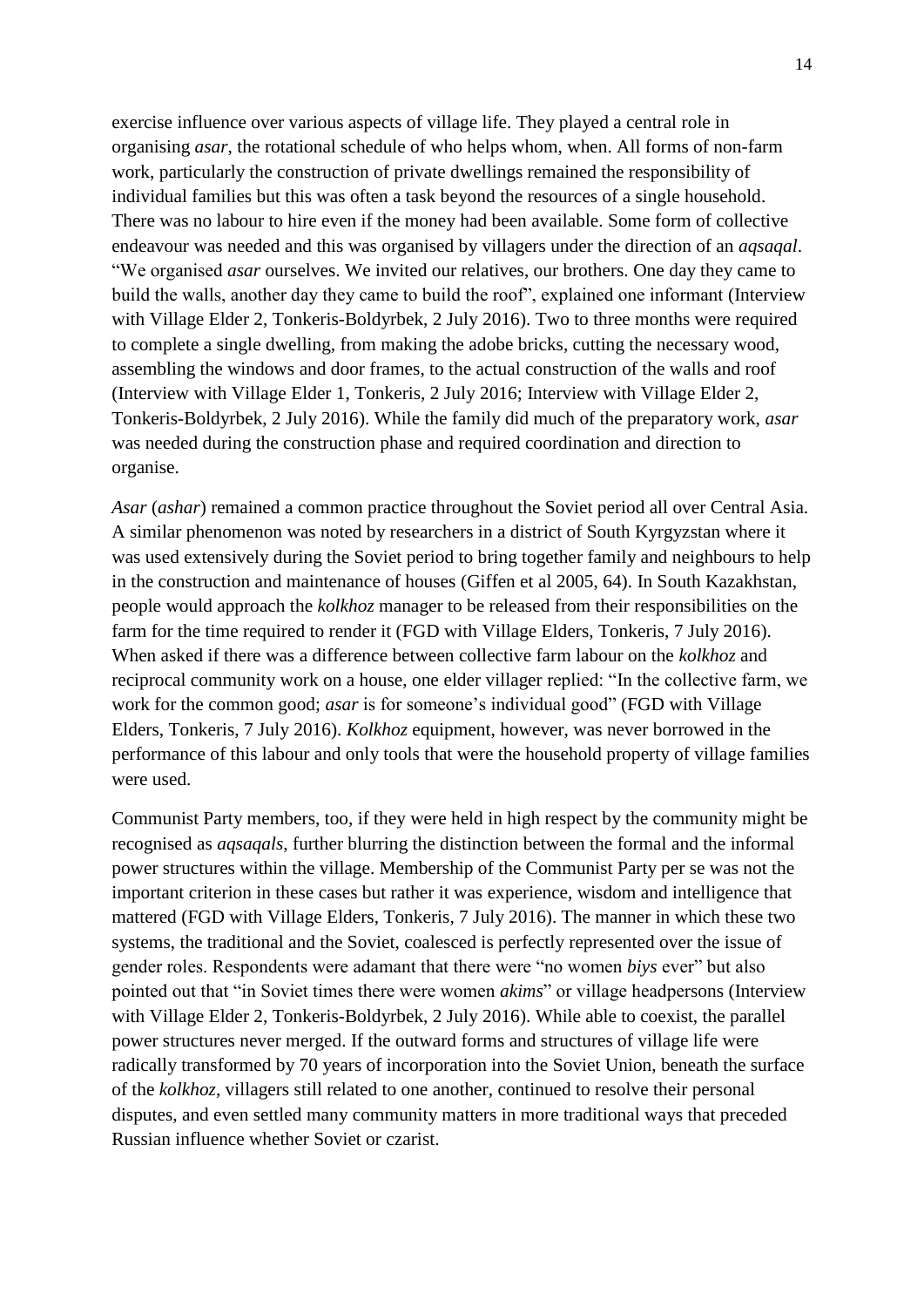## **The rural past matters**

Our findings, informed by social origins theory, suggest that neatly characterising Kazakh history according to accepted socio-political periods places too much emphasis on change and the urban and too little on continuity and the rural. Understanding and appreciating this, we argue, is key to ensuring effective community engagement in designing and implementing programmes to increase community resilience in the present day.

Only a few per cent more Kazakhs today live in cities than they do in villages, and many traditional ways have persisted down the centuries in a modified form from the nomadic and the colonial through to the Soviet and the national. Yet the past is very far from being ignored in contemporary Central Asia. The past is seen to matter because it is appealed to by politicians as part of their nation-building project. Instead of the internationalism and fraternity that characterised the Soviet period, postsocialist leaders like to promote traditional cultural values and extol ethnic identity and history. In fact, most of these leaders were former Communist apparatchiks who, it could be argued, find in history a safe cloak with which to hide the hardships caused by the loss of welfare provisions and an opportune way in which to disguise their own political ambitions. In Uzbekistan, Islam Karimov (1989-2016) hosted grand cultural extravaganzas to promote cultural identity at the national level creating what Laura Adam has termed a "spectacular state" (Adams 2010). In Kyrgyzstan, Askar Akaev (1990-2005) evoked the national epic, *Manas*, to revive *aqsaqal* courts as part of his wide-ranging reforms of the country's administrative and legal systems while, at the same time, building up his own personal powerbase (Beyer 2006, 145-146). The past matters but it is seldom the rural past that is emphasised.

National governments in the region, however, are not alone in ignoring this rural past as external donors (multilateral bodies, bilateral agencies and international NGOs), preoccupied with rolling-back the post-Cold War state in the region, have also largely failed to understand the dynamics that underpin village life (Earle 2005, 246-248). In Kazakhstan, while the gradual re-emergence of a post-independence "type of Kazakh aristocracy" occupying positions of influence in politics and business is acknowledged, the existence of the traditional power structure in village society has largely gone unnoticed (Dissenova et al. 2002, 16). Yet, as this article has shown, informal local leaders and long-established community networks continued to be a feature of village life despite the dramatic political upheavals of the last few centuries. There are indications, too, that *asar* and other cultural forms are now the basis of a resurgent, rural Kazakh identity. As one elder explained: "This is our national tradition. Our fathers and grandfathers were using *asar* as well. When we couldn't collect the hay or prepare the land for harvesting or build the house, we do *asar*. It hasn't changed over time" (FGD with Village Elders (Kazakh), Turbat, 16 March 2016).

Similarly, many scholars have this same preoccupation with change, elites and urban areas, and largely overlook continuity, the everyday and rural village life. Accordingly, attention is paid to the level of civic participation during the era of *glasnost* and *perestroika*, and credit given to the role played by urban public movements in the democratic transition post  $1985$ .<sup>10</sup> Conversely, the "mass organisations" of Soviet times are dismissed as just submissive organs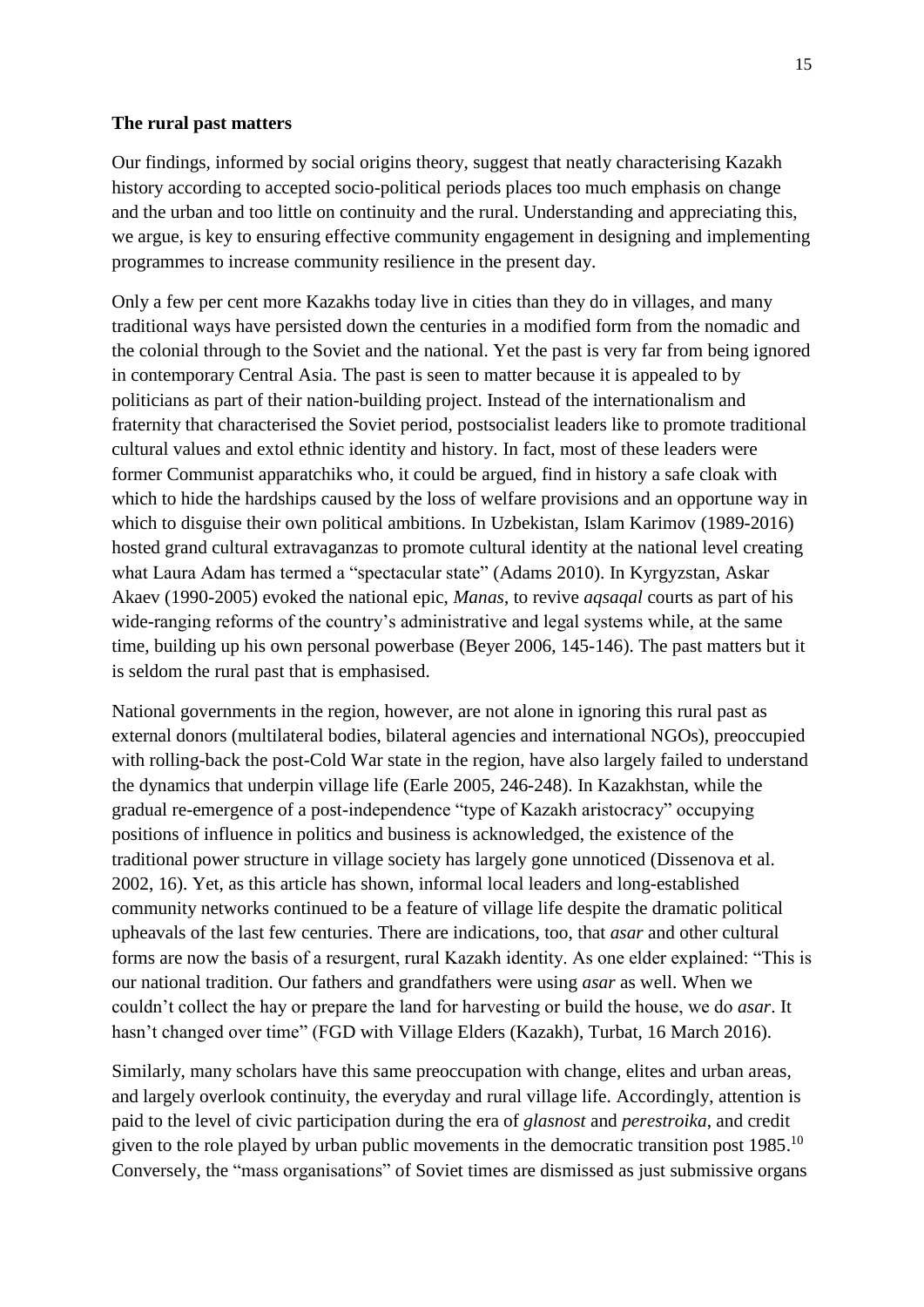of the state and blamed for inculcating passivity, while the long tradition of civic engagement with its origins in the nomadic and Islamic past is passed over without comment (Makhumotova and Akhmetova 2011, 18; Knox and Janenova 2018, 309). What happened in the rural past is mainly ignored and village society deplored for its lack of civic engagement in contrast to the dynamism of the cities (ADB 2007; Nezhina and Ibrayeva 2013, 343). Yet, not only did an alternative or "second form" of civil society exist prior to the breakup of the Soviet Union but it continues to thrive in Kazakhstan as elsewhere in Central Asia today, rooted in "centuries of community organising, development traditions and mutual aid and localised forms of decision-making" (Babajanian et al. 2005, 212). The legacy of the Soviet Union also remains vital. As Marc Howard points out, socialisation is shaped as much by current institutional settings and values as by those of one's parents, teachers and peers – "all of whom can contribute to reproducing the same patterns of attitudes and behaviour even if the original institutional environment is long gone" (Howard 2002, 166). As long as the majority of the Kazakh population grew up under Communist rule or were raised by people who have been, Soviet values will continue to be important in influencing the population's worldview (Bankoff and Oven forthcoming 2020). What constitutes civil society today cannot be modelled by any neoliberal construct but requires more of a communal interpretation (Babajanian et al. 2005, 212). Unfortunately, scholarly neglect of any alternative model of civil society has real-life bearing on current policy: we found little evidence of much donor engagement with traditional rural networks and structures over a sixyear period nor any real recognition of their potential importance in the event of a large-scale disaster such as an earthquake.

But there are also dangers inherent in correcting this neglect that may go some way to explain the lack of official recognition of rural traditions. While the rural past certainly matters, revealing the historical dimensions of civic engagement in Kirgiz culture, it also exposes the latent cleavages between ethnic communities.<sup>11</sup> The extent to which comparable forms of association exist among other national ethnicities in Kazakhstan, especially among non-Turkic communities, is a matter for further research. Interestingly, Russian participants (admittedly under 30 years old) in a focus group discussion of mixed ethnicity on a related research topic held in a provincial town close to Almaty were totally ignorant of *asar* as a term and were unaware of any equivalent practice within their own communities. At the same time, Kazakh participants in the same age cohort were familiar with the concept and fully endorsed the cultural norms it represented (FGD with Young People, Talgar, 5 April 2017). Ethnicity, in this instance, is simply reinforcing the urban-rural divide between the Russian minority who predominantly live in the country's larger towns and cities and the Kazakh majority who predominantly live in rural areas.

Whether life was really "better" in Soviet times as one informant claimed, is probably a matter of individual experience, personal perception or nostalgia. Yet the past, more particularly the rural past does matter in Central Asia where it continues to forcefully shape the present. In their examination of the variations in civil society, Salamon and Sokolowski show how human behaviour is governed by complex interrelationships among social strata and social institutions that rest on "foundations inherited from the past" (Salamon and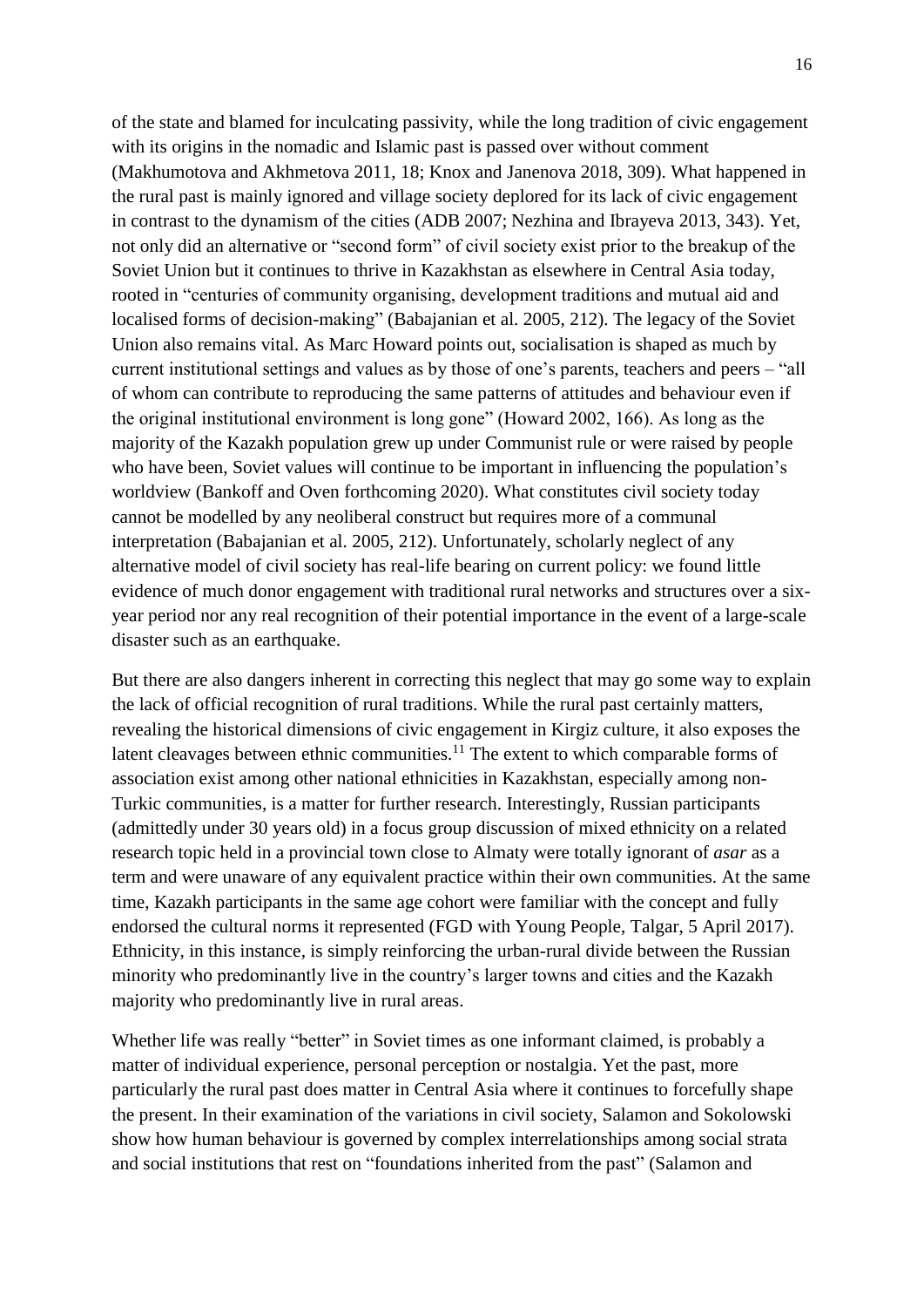Sokolowski 2017, 74). More than simply endorse, we would stress this point. In Kazakhstan, there are two rural pasts at work, a nomadic tradition of communitarianism and a Soviet heritage of socialist-inspired collectivism. While these pasts may have left fewer traces in urban centres, their influence is clearly manifest in the social structure and fabric of rural society. A continuing failure to recognise the significance of and engage with both the rural and the past may only allow more militant ideologies the opportunity to mobilise traditional structures for their own ends.

# **References**

Adams, Laura. 2010. *The Spectacular State: Culture and National Identity in Uzbekistan*. Durham and London: Duke University Press.

Aldridge, Daniel. P. 2012. *Building Resilience: Social Capital in Post-Disaster Recovery* Chicago: University of Chicago Press.

Amagoh, Francis and Aliya Kabdiyeva. 2012. "Management Issues for Improving NGO Sustainability in Kazakhstan". *World Journal of Social Sciences* 2, 2: 31-40.

Andreev, E.M., L.E. Darskiy and T.L. Khar'kova. 1993. *Naselenie Sovetskogo Soyuza: 1922- 1991* [*Population of the Soviet Union 1922-1991*]. Moskva, "Nauka".

Anheier, H.K. (2010) Social origins theory. In Anheier, H.K. and Toepler, S. (eds.) International Encyclopedia of Civil Society. Springer, New York.

Asian Development Bank (ADB). 2005. Overview of NGOs/Civil Society: Kazakhstan. Bishkek: International NGO Training and Research Centre 2005). Accessed 31 July 2017. https://www.adb.org/sites/default/files/publication/28967/csb-kaz.pdf.

Asian Development Bank (ADB). 2007. Overview of NGOs/Civil Society Kazakhstan, ADB Civil Society Briefs 2007. Accessed on 18 July 2017. [https://www.adb.org/sites/default/files/publication/28967/csb-kaz.pdf.](https://www.adb.org/sites/default/files/publication/28967/csb-kaz.pdf)

Asian Development Bank (ADB). 2015. *Civil Society Briefs: Kazakhstan* (Almaty: Kazakhstan Resident Mission (KARM) 2015). Accessed 18 July 2017. [https://www.adb.org/sites/default/files/publication/175220/csb-kaz.pdf.](https://www.adb.org/sites/default/files/publication/175220/csb-kaz.pdf)

Babajanian, Babken, Sabine Freizer and Daniel Stevens. 2005. "Introduction: Civil Society in Central Asia and the Caucasus". *Central Asian Survey* 24, 3: 209-224.

Bankoff, Greg. 2007. "The Dangers of Going It Alone: Social Capital and the Origins of Community Resilience in the Philippines". *Continuity and Change* 22, 2: 327-355.

Bankoff, Greg. 2012. "Storm over San Isidro: Civic Community and Disaster Risk Reduction in the Nineteenth Century Philippines", *Journal of Historical Sociology* 25, 3: 331-351.

Bankoff, Greg. 2019. "Remaking the World in Our Own Image: Vulnerability, Resilience and Adaptation as Historical Discourses". *Disasters* 43, 2: ????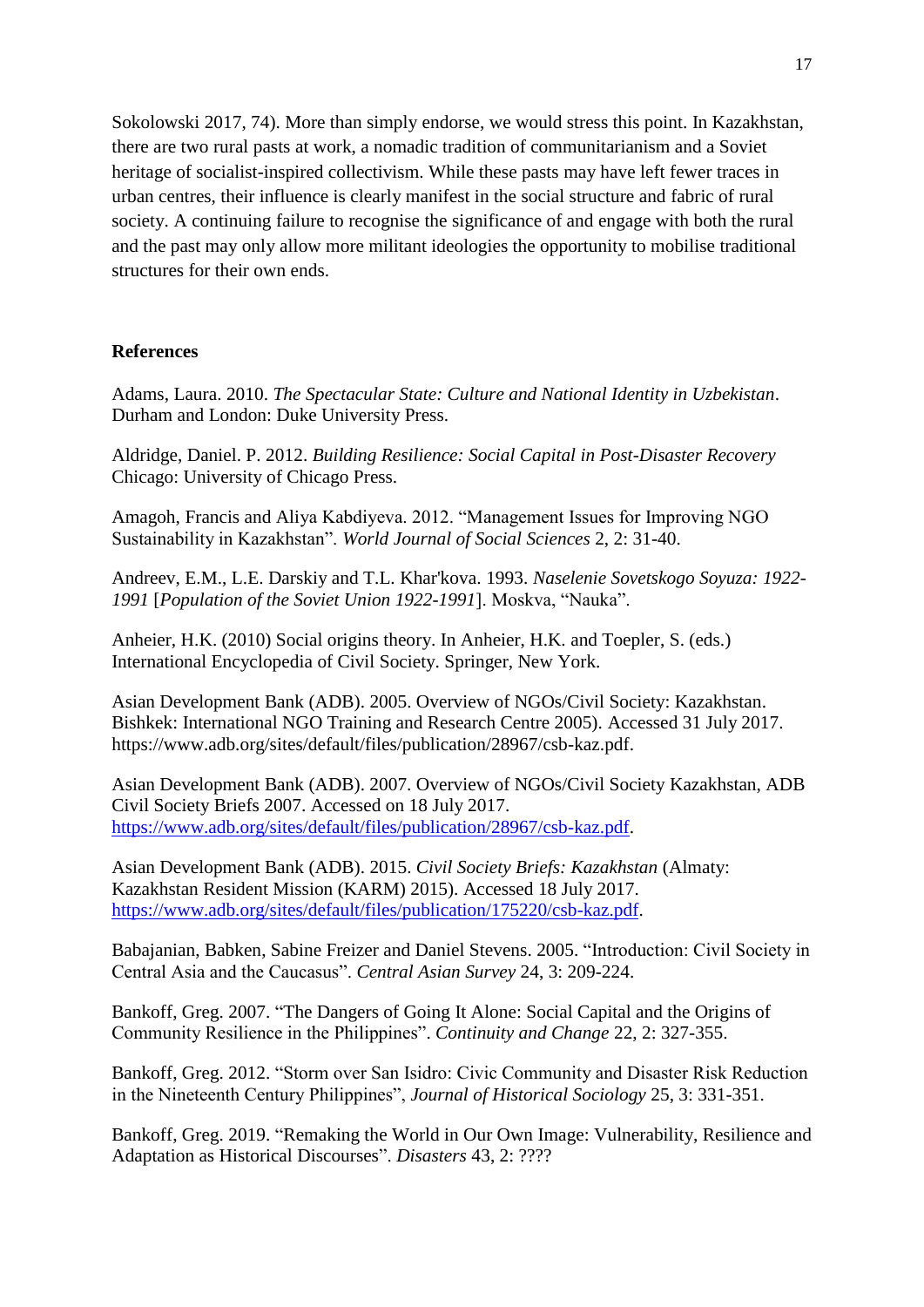Bankoff, Greg and Katie Oven. Forthcoming 2020. What Happened to the Second World? Earthquakes and Postsocialism in Kazakhstan. *Disasters*.

Beyer, Judith. 2006. "Revitalisation, Invention and Continued Existence of the Kyrgyz *Aksakal* Courts: Listening to Pluralistic Accounts of History". *Journal of Legal Pluralism* 53- 54: 141-176.

Brusina, Olga. 2005. "Die Transformation der Adat-Gerichte bei den Mormaden Turkestans in der zweiten Hälftedes 19. Jahrhunderts". In Michael Kemper and Maurus Reinkowski, eds. *Rechtspluralismus in islamischen Ländern: Gewohnheitsrecht zwischen Staat und Gesellschaft*. Berlin: De Gruyter, 227-253.

Cameron, Sarah. 2016. "The Kazakh Famine of 1930-33: Current Research and New Directions". *East/West: Journal of Ukrainian Studies* 3, 2: 117-132.

Carley, Patricia. 1995. "The Legacy of the Soviet Political System and the Prospects for Developing Civil Society in Central Asia". In Vladimir Tismaneanu, ed. *Political Culture and Civil Society in Russia and the New States of Eurasia*. New York: M. E. Sharp, 292-317.

CIVICUS. 2011. *Bridging the Gaps: Citizens, Organisations and Dissociation Civil Society Index Summary Report: 2008 – 2011*. Johannesburg: CIVICUS.

Coleman, James. 1988. "Social Capital in the Creation of Human Capital" *American Journal of Sociology* 94: S95-121.

Collins, Kathleen. 2006. *Clan Politics and Regime Transition in Central Asia*. Cambridge: Cambridge University Press

Dave, Bhavna. 2007. *Kazakhstan: Ethnicity, Language and Power*. London and New York: Routledge.

Diachenko, Sergey. 2007. "The Government and NGOs in Kazakhstan: Strategy, Forms, and Mechanisms of Cooperation". *Central Asia and the Caucasus* 1, 43(2007): 44-56.

Dissenova, S., S. Heap, A. Ibrayeva, A. Kabdieva, and D. Sharipova. 2002. *Civil Society in the Republic of Kazakhstan*. Oxford/Almaty: INTRAC/KIMEP.

Earle, Lucy. 2005. "Community Development, 'Tradition' and the Civil Society Strengthening Agenda in Central Asia". *Central Asian Survey* 24, 3: 245-260.

Fukuyama, F. 2001. "Social Capital, Civil Society and Development". *Third World Quarterly* 21, 1: 7-20.

Giffen, Janice, Lucy Earle and Charles Buxton. 2005. *The Development of Civil Society in Central Asia*. Oxford: INTRAC.

Howard, Marc Morje. 2002. "The Weakness of Post-Communist Civil Society". *Journal of Democracy* 13, 1: 157-169.

Howell, Jude and Jenny Pearce. 2001. *Civil Society and Development: Critical Exploration.* Boulder, Colorado: Lynn Reiner.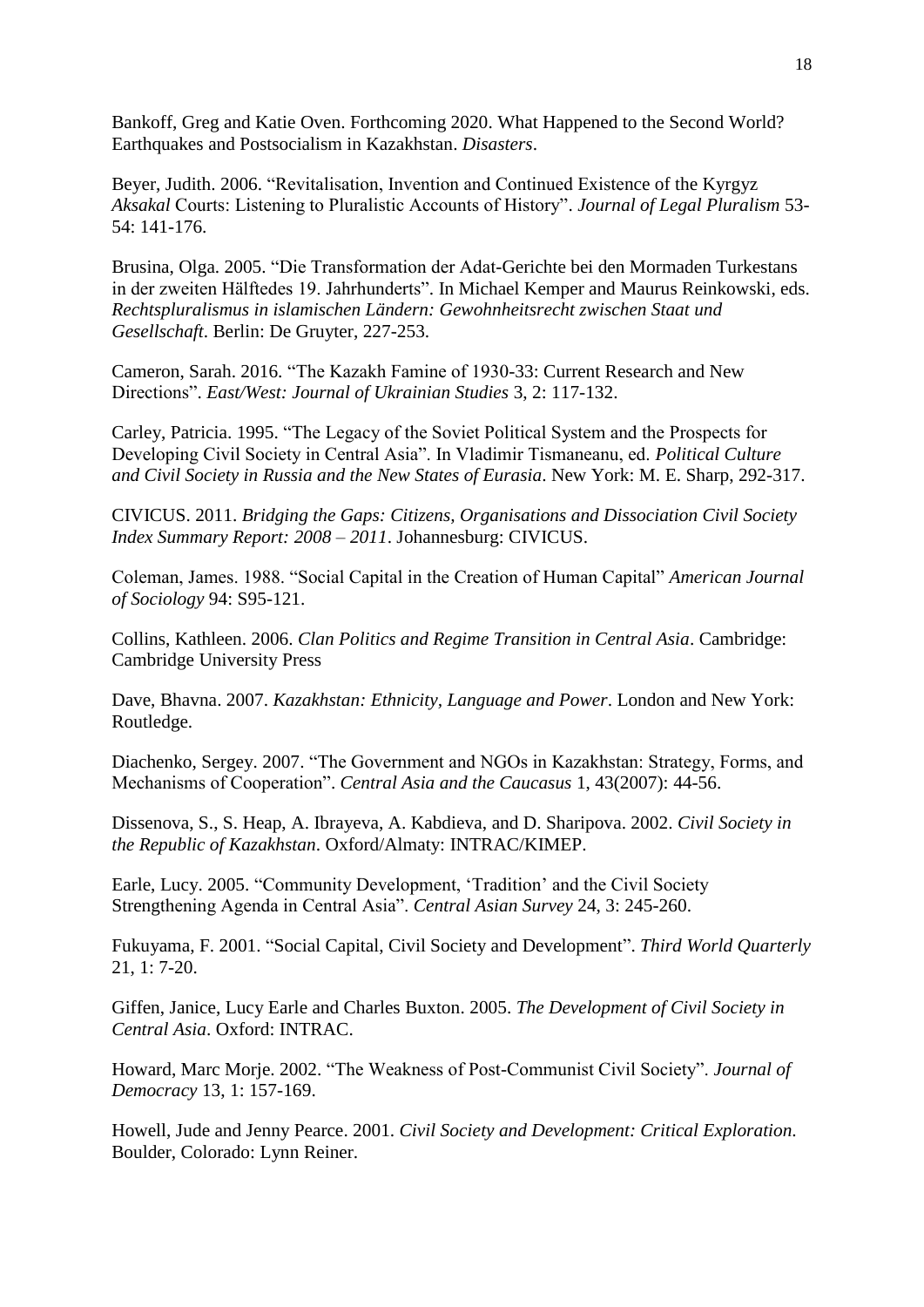Humphrey, Caroline. 1983. *Karl Marx Collective: Economy, Society and Religion in a Siberian Collective Farm*. Cambridge: Cambridge University Press.

Kabdiyeva, Aliya. 2015. "Development of NGOs in Kazakhstan". *European Journal of Business and Social Sciences* 4, 2: 159-169.

Kabdiyeva, Aliya and John Dixon. 2014. "Collaboration between the State and NGOs in Kazakhstan". *International Journal of Community and Cooperative Studies* 1, 2: 27-41.

Kangas, Roger. 1995. State Building and Civil Society Central Asia. In Vladimir Tismaneanu, ed. Political Culture and Civil Society in Russia and the New States of Eurasia. New York: M. E. Sharp, 271-291.

Kazantsev, Andrey A. 2015. "Social Capital and Development of Civil Society in Central Asia". In Charles E. Zeigler, ed. *Civil Society and Politics in Central Asia*. Lexington: University Press of Kentucky, 21-56.

Knox, Colin and Saltanat Janenova. 2018. "Public Councils in Kazakhstan: A Case of Emergent Participative Democracy?" *Central Asian Survey* 37, 2: 305-321.

Knox, Colin and Sholpan Yessimova. 2015. "State-Society Relations: NGOs in Kazakhstan". *Journal Civil Society* 11, 3: 300-316.

Kuchukeeva, Altinay and John O'Loughlin. 2003. Civic Engagement and Democratic Consolidation in Kyrgyzstan." *Eurasian Geography and Economics* 44, 8: 557-587.

Kuzio, Taras. 1988. "Nationalist Riots in Kazakhstan". *Central Asian Survey* 7, 4: 79-100;

Makhumotova, Meruert and Aitzhan Akhmetova. 2011. *Civil Society Index in Kazakhstan: Strengthening Civil Society*. Almaty: Civicus.

Mardin, Serif. 1995. "Civil Society and Islam". In Hall, J. (ed.) *Civil Society: Theory, History, Comparison*. Cambridge: Polity Press, 278-300.

Martin, Virginia. 2001. *Law and Custom in the Steppe: The Kazakhs of the Middle Horde and Russian Colonialism in the Nineteenth Century*. Richmond, Surrey: Curzon.

MFA. 2018. *Kazakhstan - Land of the Great Steppe: Regions*. Ministry of Foreign Affairs Republic of Kazakhstan. http://mfa.gov.kz/mobile/demos/index\_c11\_en.html. Accessed 31 July 2018.

Nezhina, Tamara G. and Aigerim R. Ibrayeva. 2013. "Explaining the Role of Culture and Traditions in Functioning of Civil Society Organisations in Kazakhstan". *Voluntas* 24: 335- 358.

Olcott, Martha Brill. 1981. "The Collectivization Drive in Kazakhstan". *Russian Review* 40,  $2: 122 - 142$ .

Putnam, Robert. 2000. *Bowling Alone: The Collapse and Revival of American Community*. New York: Simon and Schuster.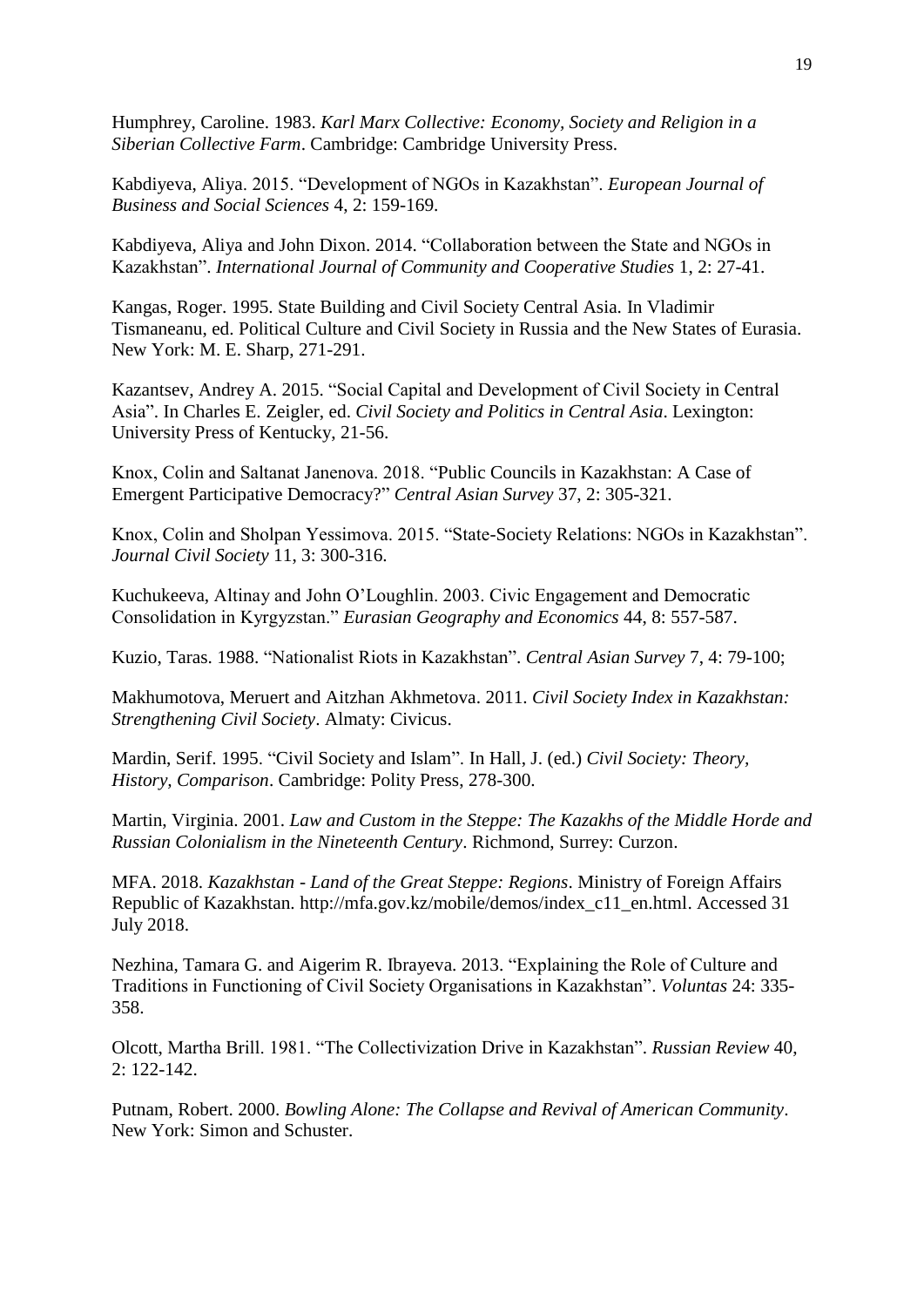Putnam, Robert, Robert Leonardi and Rafafaella Y. Nanetti. 1993. *Making Democracy Work: Civic Traditions in Modern Italy*. Princeton: Princeton University Press.

Roy, Olivier. 1996. *Groupes de Solidarité au Moyen Orient et en Asie Centrale Etats, Territoires et Réseaux*. Paris: Les Cahiers du CERI N° 16.

Ruffin, M. Holt and Daniel Waugh, eds. 1999. *Civil Society in Central Asia*. Seattle and London: University of Washington Press.

Saktaganova, Zauresh Galimzhanova and Dinara Kenesovna Ospanova. 2013. "Non-Government Organizations in the Republic of Kazakhstan: Principle Stages of Formation and Development." *Middle-East Journal of Scientific Research* 15, 9: 1277-1284.

Sajoo, Amyn B. 2002. "Introduction: Civic Quests and Bequests". In Amyn B. Sajoo (ed.) *Civil Society in the Moslem World: Contemporary Perspectives*. London and New York: I .B. Tauris Publishers, 1-34.

Salamon, Lester M. and S. Wojciech Sokolowski. 2017. "Explaining Civil Society Development II, The Social Origins Theory". In Lester M. Salamon, S. Wojciech Sokolowski, Megan A. Haddock, and Associates, *Explaining Civil Society Development: A Social Origins Approach*. Baltimore: Johns Hopkins University Press, 74-90.

Schatz, Edward. 2004. *Modern Clan Politics: The Power of "Blood" in Kazakhstan and Beyond*. Seattle and London: University of Washington Press.

Schofer, Evan and Marion Fourcade-Gourinchas. 2001. "The Structural Context of Civic Engagement: Voluntary Association Membership in Comparative Perspective." *American Sociological Review* 66, 6: 806-828.

Shahrani, Nazif. 1993. "Soviet Central Asia and the Challenge of the Soviet Legacy", *Central Asian Survey* 12, 2: 123-135.

Shayakhmetov, Mukhamet. 2006. *The Silent Steppe: The Story of a Kazakh Nomad under Stalin*. London: Stacey International.

Sokol, Edward Dennis. 1954. *The Revolt of 1916 in Russian Central Asia*. Baltimore: Johns Hopkins University Press.

Soltys, Dennis. 2014. "Challenges to the Institutionalisation of Environmental NGOs in Kazakhstan's Corporatist Policy Arena ". *Journal of Contemporary Asia* 44, 2:342-362.

Stolle, Dietland and Marc Hooghe. 2004. "Inaccurate, Exceptional, One-Sided or Irrelevant? The Debate about the Alleged Decline of Social Capital and Civic Engagement in Western Societies" *British Journal of Political Science*. 35: 149-167.

Whiteshield Partners. 2016. *Sustainable Development Goals and Capability-based Development in Regions of Kazakhstan*. National Human Development Report 2016. file:///C:/Users/dgg3kjo/Downloads/NHDR%202016.pdf

WHO. 2012. *Capacity of the Health System in Kazakhstan for Crisis Management*. Copenhagen: WHO Regional Office for Europe.